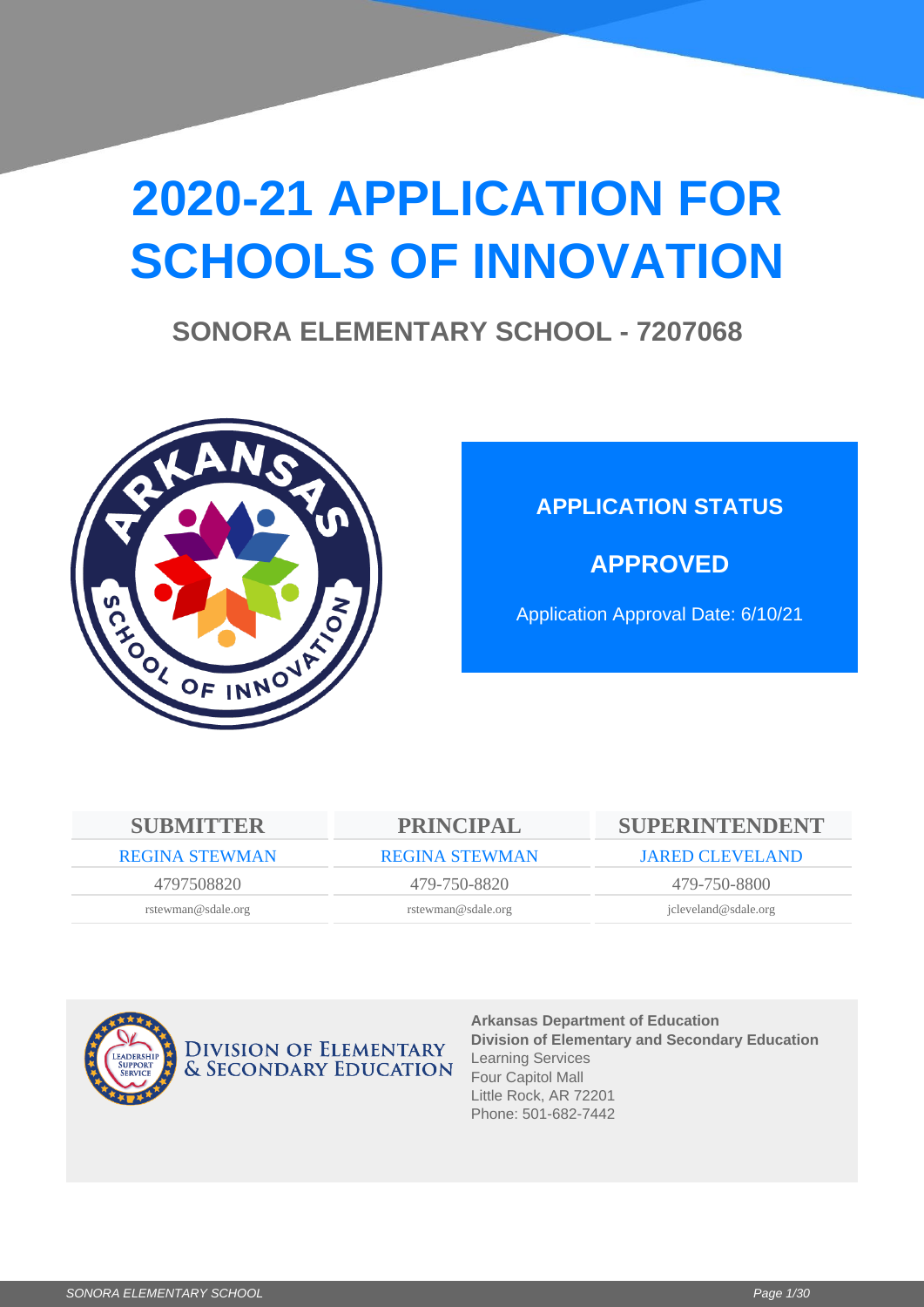## **Table Of Contents**

| Section 1: Narrative Description of the Innovation Plan                    | 3         |
|----------------------------------------------------------------------------|-----------|
| <b>Section 2: General Questions</b>                                        | 7         |
| Section 3: Exploring and Learning                                          | 8         |
| Section 4: Council of Innovation                                           | 17        |
| Section 5: Vision and Mission                                              | <b>20</b> |
| Section 6: Goals and Anticipated Outcomes                                  | 23        |
| Section 7.a: Theory of Action                                              | 24        |
| Section 7.b: Waivers needed to implement or support the plan of innovation | 27        |
| <b>Section 8: Election Results</b>                                         | 28        |
| Section 9: Professional Development Scope                                  | 29        |
|                                                                            |           |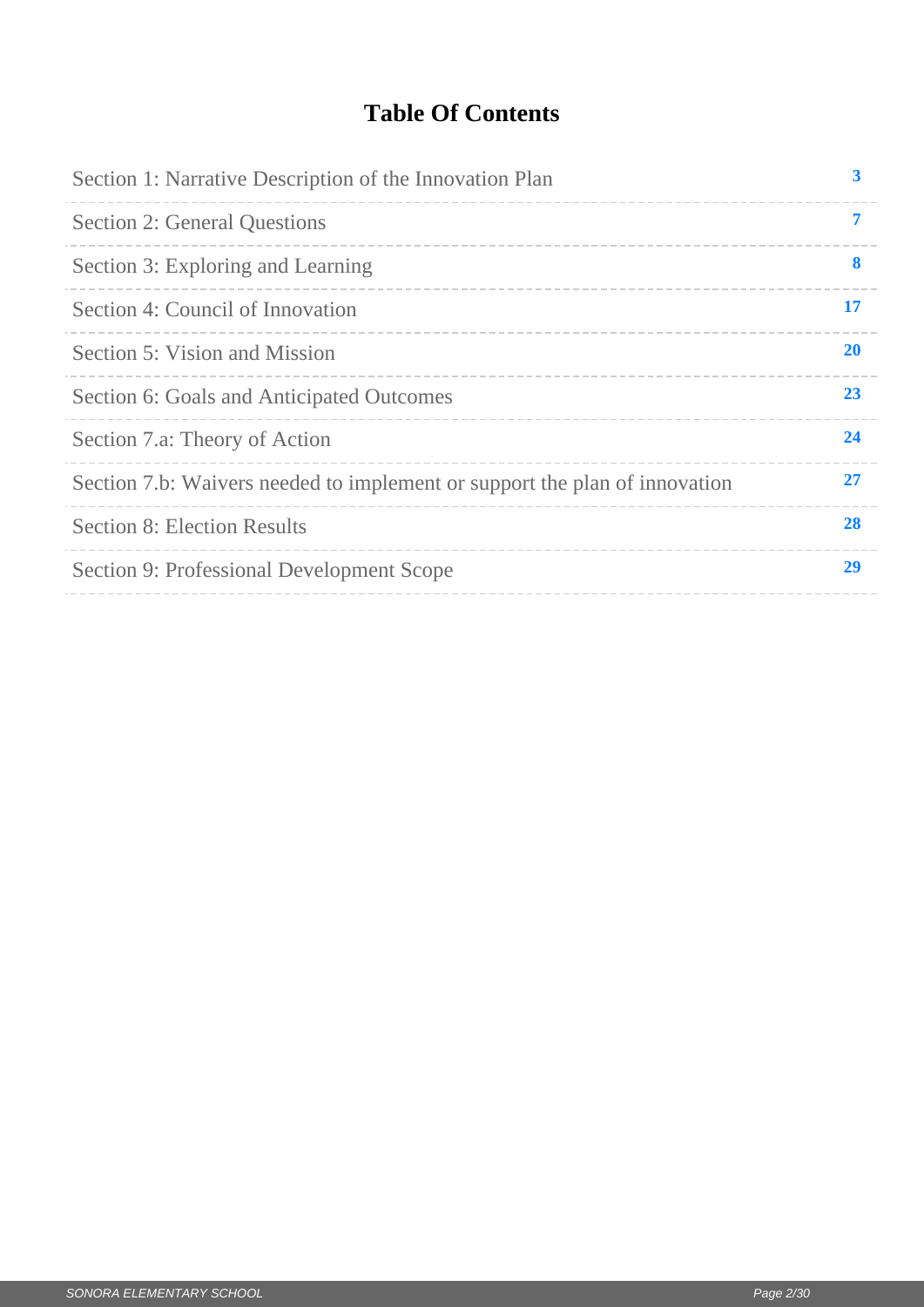## <span id="page-2-0"></span>**SECTION 1: NARRATIVE DESCRIPTION OF THE INNOVATION PLAN**

### **DESCRIPTION OF THE INNOVATION PLAN**

School Demographics

Sonora Elementary School (SES), a PK-5th grade Title I School-Wide school, resides in the community of Sonora, a township that is located east of Springdale, Arkansas. We are part of a rural community that has a wide range of socioeconomic status and cultures. SES has one of the largest boundaries in the district, covering over 66 square miles, with the majority of our families living at rural and county addresses. About two-thirds of the families we serve do not have the transportation or funding to supplement their child's education with enriching activities outside of the school.

Sonora Elementary School (SES) serves approximately 550 students. Our student population consists of: 27% Limited English speaking students, 12% students with disabilities, 6% Gifted and Talented (2nd-5th), and 76% of our students participate in the free/reduced lunch program. Our racial makeup of our school is: 54% White, 33% Hispanic, 10% Pacific Islanders, 1% Asian and 2% Black, creating a very diverse student population at our school. A majority of our students do not have internet access or books in the home. Approximately 15% of our students come to Sonora Elementary School with adverse childhood experiences.

Sonora opened in fall of 2011. Currently we have 12 (33.3%) staff members from our original staff. 11 (30.6%) additional staff members have served at Sonora 5 or more years. Of the 36 certified staff members, 55.6% achieved a Bachelors Degree, 38.9% achieved a Masters Degree, and 5.6% earned a Doctorate. Of our 41 certified staff 80% are currently ESL endorsed/certified. All staff members have more than 3 years experience with an overall average of 11 years. 70% of the staff has over 10 years of experience.

Sonora has one community partner: Nob Hill Fire Department, which is located in Sonora Township. The majority of support they provide us regard suggestions on safety, support and training for fire/tornado drills, and other small event support. For the 2019-2020 school year, Sonora Elementary added a partnership with Amazeum, which is a hands-on, interactive museum for children and families. Sonora was a member of the 4th cohort of Making Spaces: Expanding Maker Education Across the Nation. Making Spaces is a national program supported by Google, that uses an innovative model to assist schools in sustainably integrating making and tinkering into the classroom.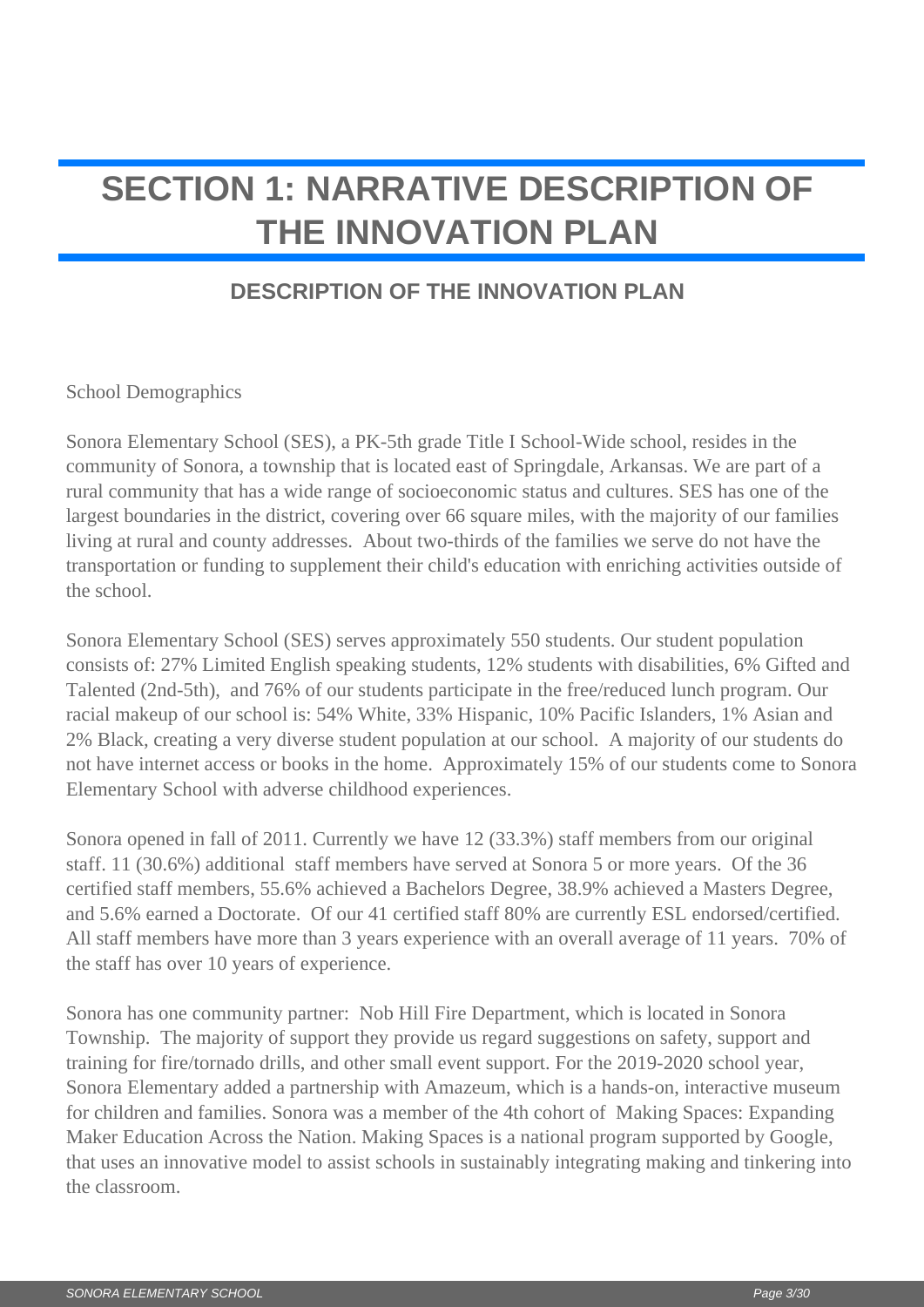### Learning Data Trends

Trend data from ACT Aspire Spring 2018 and 2019 ESSA School Index Reports shows a decline in scores. Even though our 2018 Overall ESSA Index Score (72.17) was above the statewide average it was lower than our performance the previous year (76.09). In addition, our weighted achievement showed a three year decline from 2017-2019, dropping below the state average in 2019 (2%) as well as below previous 2018 year performance (8%), with 62% of students close or in need of support in reading and 38% in math. All sub-populations fell in the quadrant of high growth and low achievement except for students with disabilities (low growth/low achievement). The Value-Added Growth index also shows a decline (3%) from 2018-2019.

The % of students reading at grade level also decreased from 42.12 (2018) to 35.93 (2019). This percentage of students not reading on grade level by sub-populations is: 71% of Hispanic students, 75% of English Language Learners, and 71% of Economically Disadvantaged students. The biggest gaps in reading achievement are between Caucasian students (41.61) and Economically Disadvantaged (29.56)/Hispanic Latino (29.03). Data from 2019 ESSA shows 36% of 3rd - 5th grade students did not score ready or exceeding for spring 2018.

For the 2020-2021 school year we are data poor with high stakes testing since students did not take the ACT Aspire in Spring 2020. We are currently taking the NWEA Map Assessments for Winter 2021. We will be comparing that data along with informal classroom assessments, Lexia Data and ACT Aspire Interims by the first of February. Teachers are currently analyzing Fall Map 2020 to compare to Winter 2021, Benchmark Assessment System (BAS), Lexia Core5 Results.

For the school year 2020-2021, Lexia Core5 data shows growth from 13% of students on grade level based on initial placement in August to 45% in January 2021. On NWEA Map Growth Data, the Fall Projected Proficiency Report shows 29.1% of students are projected to achieve ACT Aspire proficiency in literacy. In math, the report shows 49.5% of students are projected to achieve proficiency or above on ACT Aspire by spring 2021.

All kindergarten through 5th grade students have access to an iPad (K/1) or a Chromebook (2nd - 5th). The technology access allows for intervention tools (i.e. Lexia Core 5 and ST Math). The devices are also used for independent research and access for students who are quarantined or isolated due to Covid-19 for anywhere, anytime learning.

Based on the Parent Engagement Survey, no specific concerns or needs are addressed. Yet, in informal conversations, a few parents have expressed an interest for increased enrichment opportunities for students that are achieving at high levels. The flip side of this, for those students who are not on grade level, parents request additional opportunities for tutoring or intervention.

### Rationale for School of Innovation

When Sonora Elementary opened in the fall of 2011 we were living our vision to innovate to educate. We were the first elementary school in Springdale to provide 1:1 technology for kindergarten through 5th grade students, offer Education Accelerated by Service and Technology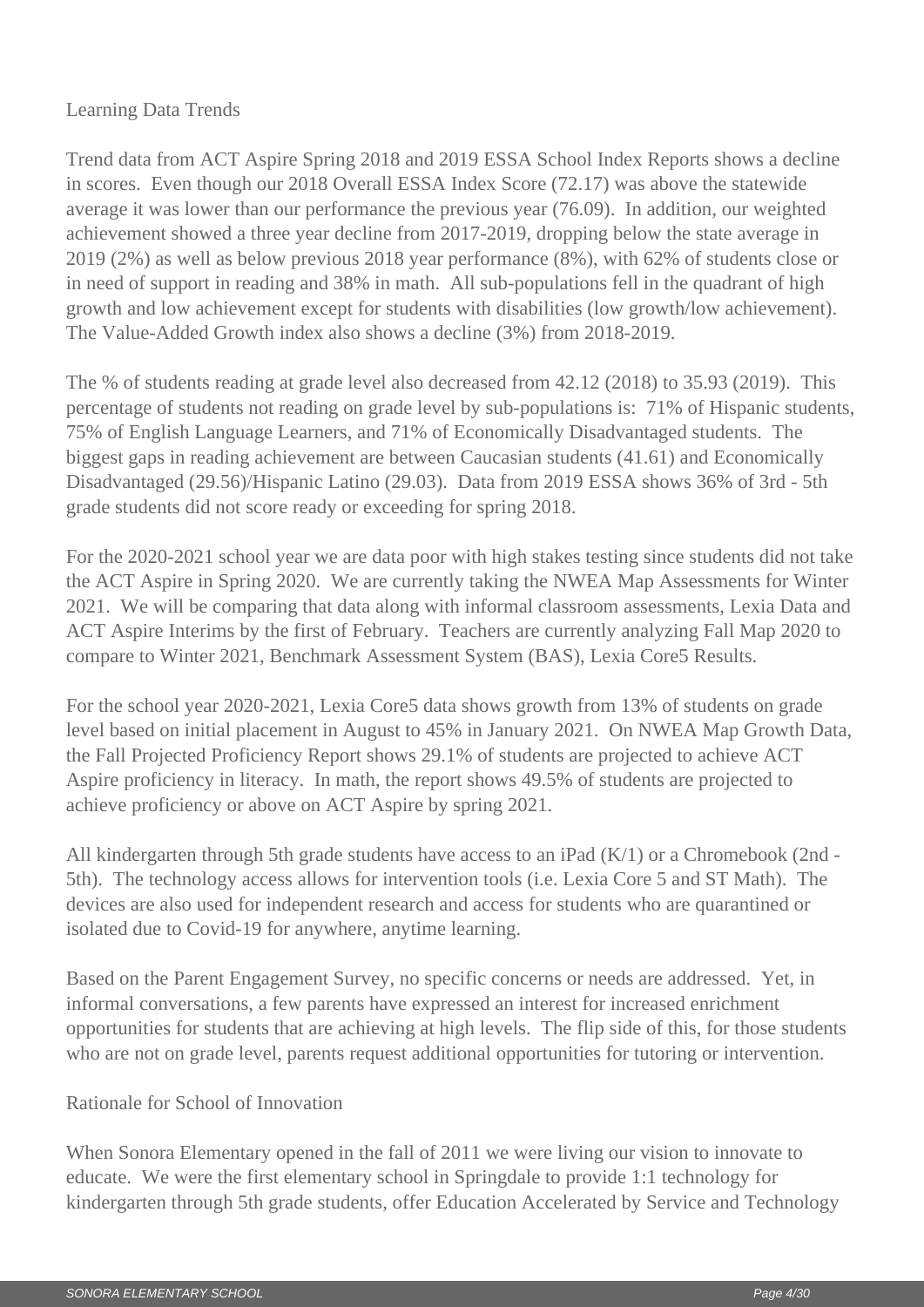(EAST), and purchase trade books for our reading instruction, instead of basal texts. Yet, ten years later, we are no longer living our vision/mission. It is time to revisit our vision/mission and embrace innovation in a way that we haven't imagined - yet. The School of Innovation Application provides the support and direction for us to move forward to better serve ALL students for their future that we haven't yet seen as we remove barriers to student engagement at the highest level.

Social emotional learning and increased student agency will be critical as we move forward to support all learners. Over the last year our children have been faced with school closing, isolation, wearing masks, and loss of learning opportunities. To ensure each child succeeds we must provide the social emotional support to provide students with the strategies to effectively build and use their executive skills.

Sonora Elementary's innovation plan will address the barriers that impede student access to academically embedded extension opportunities identified through: the demographic population served with increased at-risk factors (including adverse childhood experiences); rural setting outside of city limits decreasing the likelihood of students participating in after school extension activities; proximity and lack for community-based programs; academic need as measured by summative assessments, and parent/community/student stakeholder input.

A School of Innovation Status and the flexibility of necessary waivers will provide Sonora Elementary the support and flexibility to successfully fulfill our vision and mission to serve ALL children as we Innovate to Educate! With this designation we will continue to provide transparency and support to expand our role within the district and region to build innovative practices needed to create conditions for ALL children to grow, prosper, and contribute as citizens in our world.

In order to live our mission statement, to provide a safe community where high levels of learning are ensured for ALL, we must capitalize on our resources, specifically time and personnel. Our innovation plan will focus on the top influences based on the highest effect sizes from the Visible Learning Research:

- Student Efficacy & Expectations
- Teacher Collective Efficacy
- Response to Intervention
- Teacher Student Relationships

#### Proposed Innovations

As a School of Innovation we will provide a more personalized learning environment for the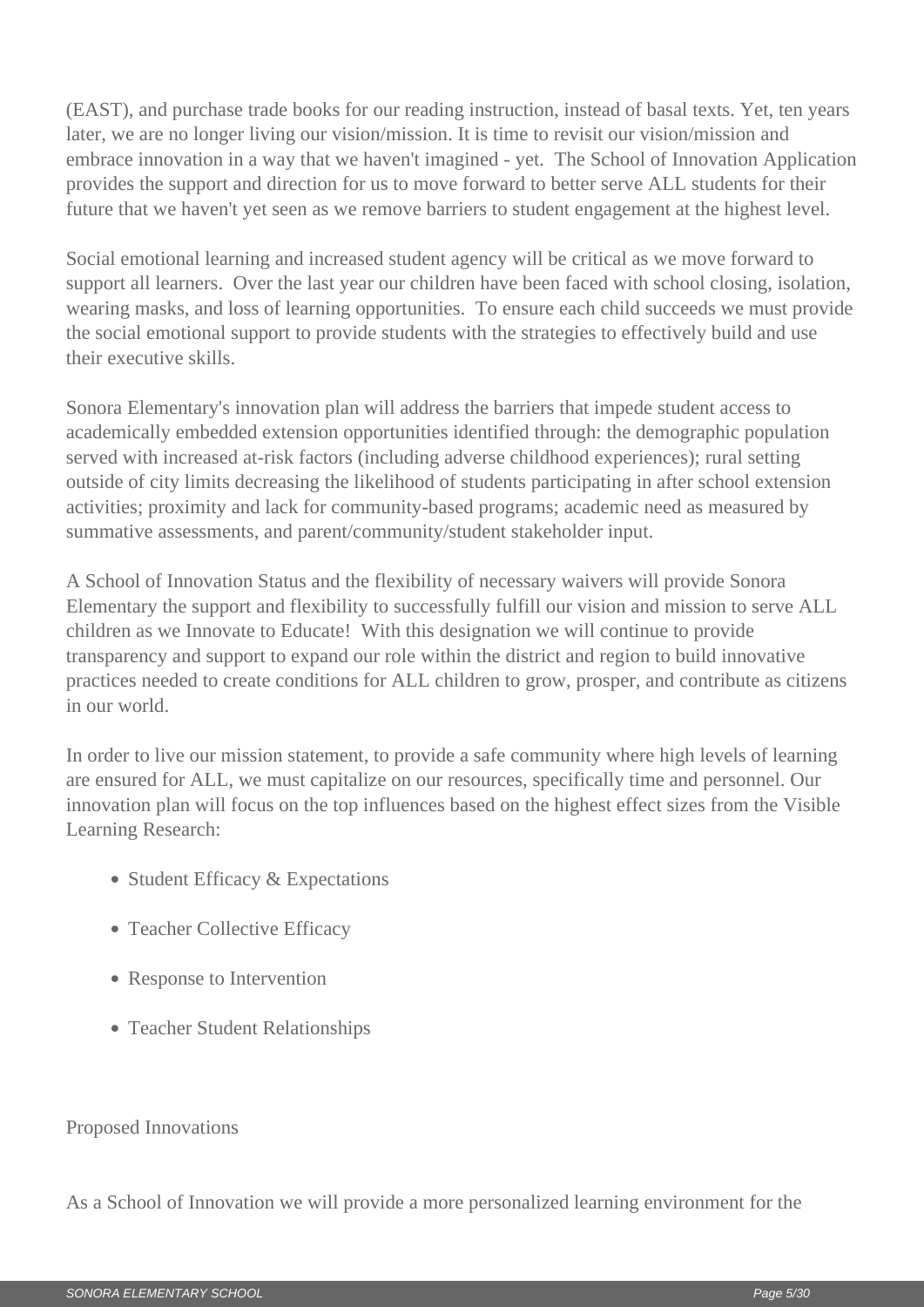students by creating a flexible schedule to harness the power of a Professional Learning Community. Creating a flexible learning environment will require a purposeful intent on coordinating services such as special education, gifted and talented, EAST as well as other intervention and extension opportunities to decrease pull outs and ensure Tier 1 Instruction for ALL. In addition we will increase the effective use of human capital to assist in Tier 1 and extension activities. Our schedule will ensure that each grade level will have a time daily for extension and intervention/remediation based on the fluid needs of students which will be called Our Way of Learning (OWL) Time. Overall, we will capitalize on time as a variable that can impact student achievement. Our scheduling structure will allow us to provide daily Tier 2 Intervention/Extension, increased use of human capital, decreased fragmentation of the school day, and opportunities for flexible grouping to create personalized pacing and individual learning paths.

In order to provide a guaranteed, viable curriculum we will partner with the K-2 Literacy Specialist at the Northwest Arkansas Educational Cooperative to continue Science of Reading Training to build teacher collective efficacy. We also plan to create a Literacy Lab filled with multi-sensory materials for teachers to check out for small group or individual intervention/remediation.

An increased focus on social emotional learning (SEL) will provide a foundation for a safe and positive learning environment that enhances students' ability to succeed in school, careers, and life. We will use tools (i.e. learning pit, executive skills) to explicitly teach students skills that will allow them to persevere - even when the learning is hard. We also plan to create a calm down/sensory room to add additional support for students with sensory disorders and on-going trauma or traumatic experiences. Both of these models are proven to reduce stress and allow the student to successfully get back to learning. The classroom safe places and calm down rooms have proven to improve student learning and in some schools showed standardized test improvement when a calm down room was added in their buildings.

To be successful in the 21st century learners are required to have adaptive expertise to be innovative, flexible, and creative in a variety of contexts. Increasing student agency will help us support an innovative mindset for each student. Sonora already has student involved (K-2) and student led (3-5th) conferences. The work of setting goals in their daily work will be the foundation for the conferences. This work will include student goal setting, student feedback, the learning pit, and learning targets. We plan to investigate learner qualities and graduate profiles for goal setting as we dig deeper into how to increase student efficacy/agency.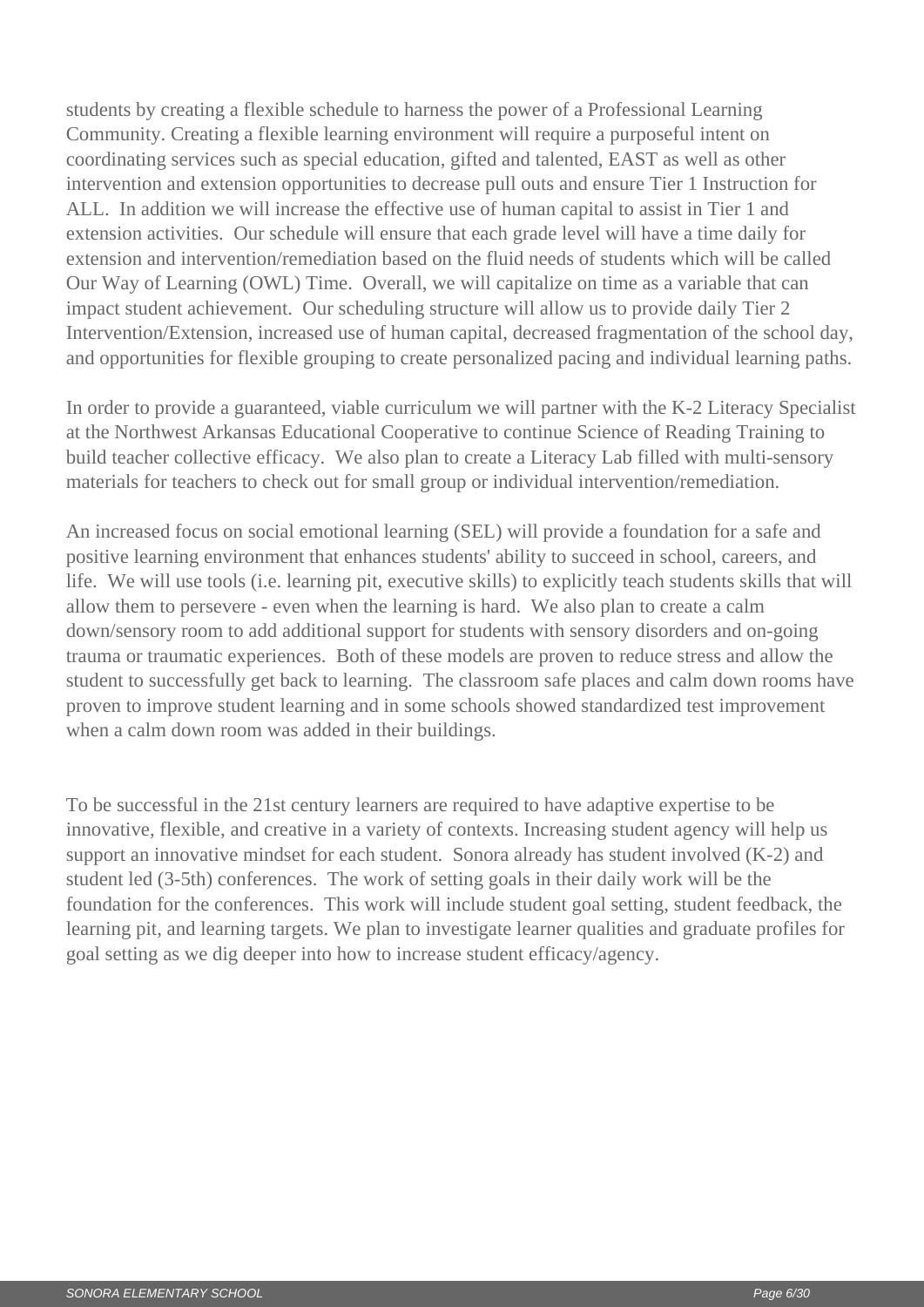## <span id="page-6-0"></span>**SECTION 2: GENERAL QUESTIONS**

### **SPECIAL CONDITIONS ESSA (CHECK ALL THAT APPLY)**

- **Comprehensive Support and Improvement**
- Targeted Support and Improvement ❏
- Additional Targeted Support and Improvement ❏

### **LINK TO YOUR SCHOOL IMPROVEMENT PLAN:**

https://drive.google.com/file/d/1hkkMSRAnTdI29m\_p22Ht8ggrAHHU2JjN/view?usp=sharing

### **SUPPORTS AND SERVICE ORGANIZATIONS ASSISTING YOUR SCHOOL.**

- □ Arkansas Division of Elementary and Secondary Education (DESE)
- Arkansas Public Resource Center (APSRC) ❏
- □ Education Renewal Zone (ERZ)
- Office of Innovation for Education (OIE)
- ADE Team Digital ❏

Other(s) - Please list:

<p>□ Comprehensive Support and Improvement</p>\n<p>□ Targed Support and Improvement</p>\n<p>□ Additional Target Support and Improvement</p>\n<p>□ IMK TO YOUR SCHOOL IMPROVEMENT PLAN:</p>\n<p>https://drive.google.com/file/d'InkkMSR AnT d129m\_p22Hf8gprAHHU2JJN/vivev70sp-shartin</p>\n<p>SUPPORTS AND SERVICE ORGANIZATIONS ASSISTING YOUR SCHO</p>\n<p>□ Arkansas Division of Elementary and Secondary Education (DESE)</p>\n<p>□ Arkansas Public Resource Center (APSRC)</p>\n<p>□ Glucation Rnewval Zone (EKZ)</p>\n<p>□ Office of Imouation for Education (OIF)</p>\n<p>□ ADE Team Digital</p>\n<p>Other Amazeum Partnership \*Co-hort 4 of Making Spaces 2019-2020 \*Beyond Making Spaces 2020-2021 NWAESC (K-2 Literacy Specialist) EAST Initiative (2011-current) Project Prepare (Easter Seals) SEL Mini Grant, Coordinated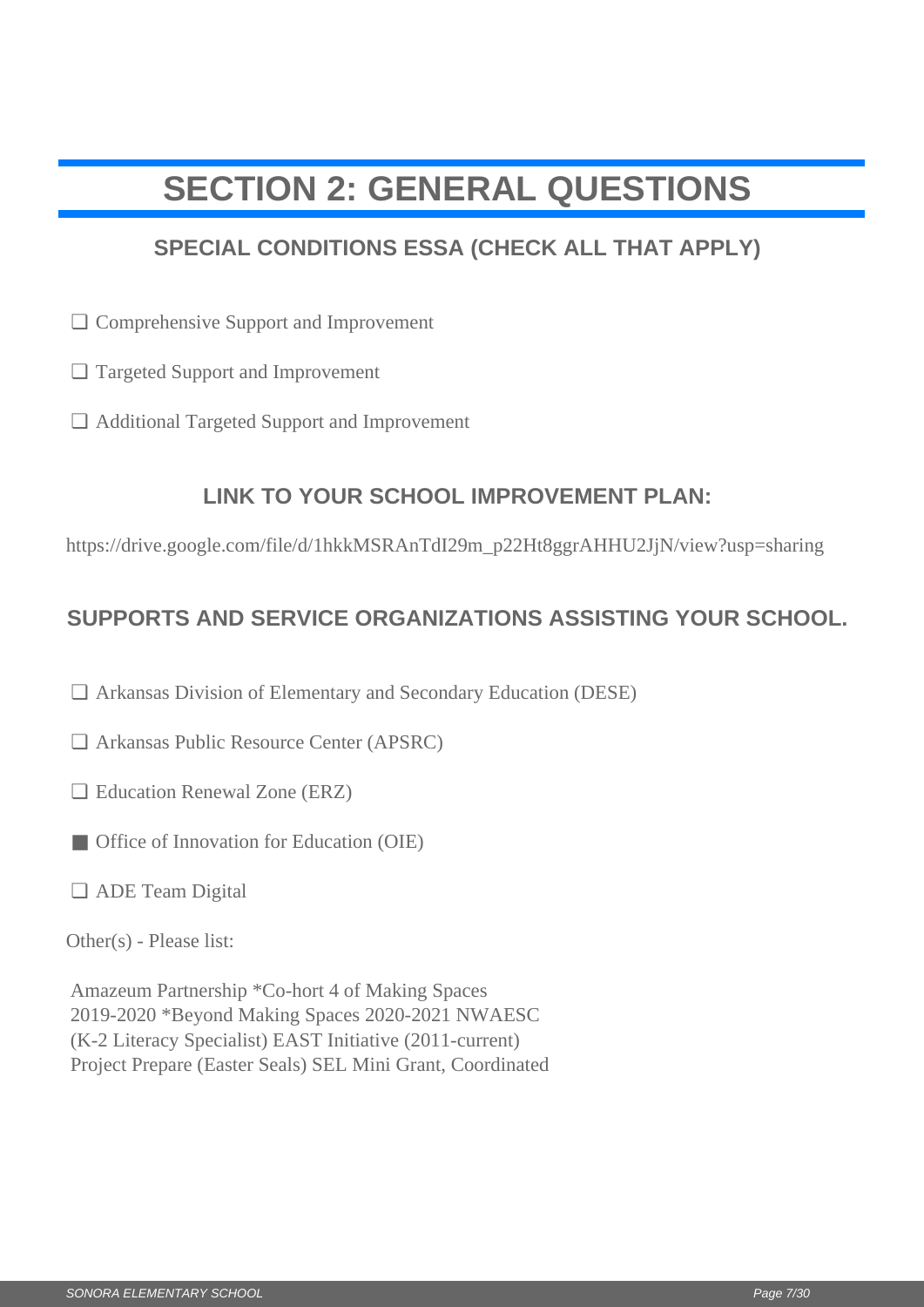## <span id="page-7-0"></span>**SECTION 3: EXPLORING AND LEARNING**

### **WHAT ACTIVITIES HAVE ENGAGED STAFF AND OTHER STAKEHOLDERS IN ORDER TO BUILD CAPACITY FOR PROPOSED INNOVATIONS?**

 We encourage you to work in this section before finalizing the School of Innovation Plan and Goals. The primary purpose of Exploring and Learning is to build stakeholders' capacity for the work of innovation up to the submission of the application. Complete the following table that details the Exploring and Learning journey.

| <b>MEETING</b><br><b>DATE</b> | <b>MEETING</b><br><b>PURPOSE</b>                                                                                                                                                                | <b>FOCUS</b><br><b>AUDIENCE</b><br>& NUMBER<br><b>ATTENDED</b>                                                                                                                                                 | <b>MEETING OUTCOME/</b><br>PLANNED NEXT STEPS                                                                                                                                                                                                                  |
|-------------------------------|-------------------------------------------------------------------------------------------------------------------------------------------------------------------------------------------------|----------------------------------------------------------------------------------------------------------------------------------------------------------------------------------------------------------------|----------------------------------------------------------------------------------------------------------------------------------------------------------------------------------------------------------------------------------------------------------------|
| 04/07/2021                    | To revisit the 2nd pillar<br>of PLCs (Vision)                                                                                                                                                   | School Adminstrator<br>(2)<br>Classified Staff (4)<br>Certified Staff (More<br>than $20$ )                                                                                                                     | We created a padlet representing all the combined<br>ideas of the staff. The leadership team and guiding<br>coalition with try to combine the ideas to share<br>with staff for a final vote of agreement.                                                      |
| 04/02/2021                    | Mind the Gaps: How to<br><b>Systematically Close</b><br>Learning Gaps and<br>Ensure High Levels of<br>Learning for ALL<br>Webinar                                                               | Principal (1)<br>Teacher (5)<br>GT Facilitator &<br><b>Instructional Facilitator</b><br>(2)                                                                                                                    | As part of our SOI, we are planning to provide a<br>guaranteed and viable curriculum with intervention<br>and remediation for all who need help. This<br>webinar provided structures for setting up schedule<br>with Tier1, 2, $\&$ 3 provided for each child. |
| 04/02/2021                    | Meeting with Easter<br>Seals Team to develop<br>Tier 2 and 3 Executive<br>Function RTI.                                                                                                         | District Adminstrator<br>(1)<br>School Adminstrator<br>(1)<br>Rebecca Walker, Easter<br>Seals, as well as 4 other<br>representatives, OT,<br>TOSA, Vision<br>Therapist, 3 SLPs,<br>School Psychologist<br>(15) | Developed a plan of action to implement a<br>executive function curriculum to address Tier 2.                                                                                                                                                                  |
| 04/01/2021                    | March 11th and April<br>1st 8 staff members<br>participated in Solution<br>Tree Webinars on<br>Professional Learning<br>Communities to provide<br>professional learning<br>and support with the | School Adminstrator<br>(2)<br>Certified Staff (10)<br>GT Facilitator (1)                                                                                                                                       | This work is supporting our goals in SOI to provide<br>enrichment and intervention for each child in a<br>responsive learning environment.                                                                                                                     |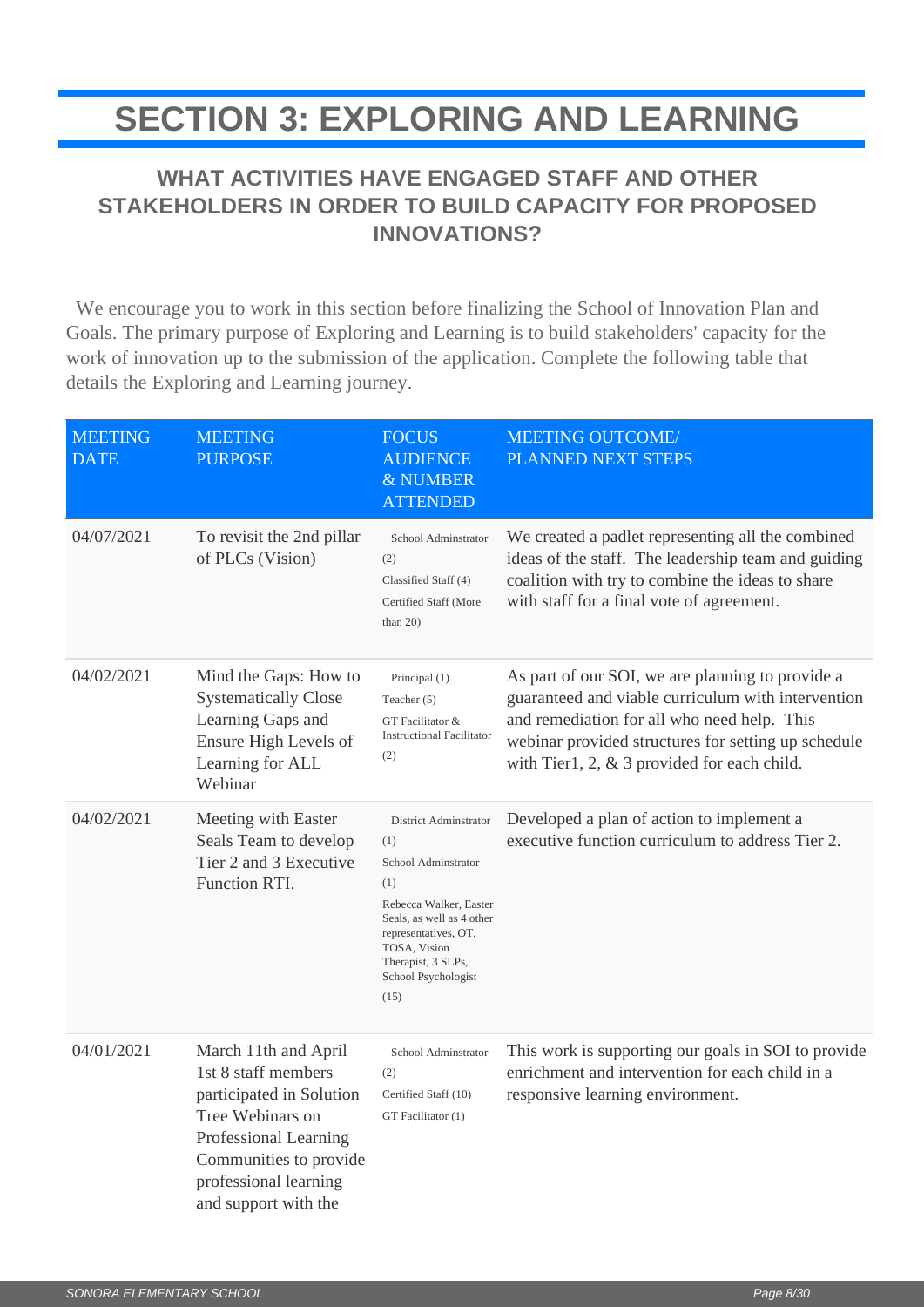| <b>MEETING</b><br><b>DATE</b> | <b>MEETING</b><br><b>PURPOSE</b>                                                                                                                                                                                                                                        | <b>FOCUS</b><br><b>AUDIENCE</b><br>& NUMBER<br><b>ATTENDED</b> | <b>MEETING OUTCOME/</b><br>PLANNED NEXT STEPS                                                                                                                                                                                                                                       |
|-------------------------------|-------------------------------------------------------------------------------------------------------------------------------------------------------------------------------------------------------------------------------------------------------------------------|----------------------------------------------------------------|-------------------------------------------------------------------------------------------------------------------------------------------------------------------------------------------------------------------------------------------------------------------------------------|
|                               | successful<br>implementation of PLCs<br>in an effort to improve<br>achievement and<br>learning experiences for<br>all students.                                                                                                                                         |                                                                |                                                                                                                                                                                                                                                                                     |
|                               | On April 2nd the<br>principal, 2 teachers,<br>and the GT Facilitator<br>will participated in a<br>Solution Tree Webinar<br>with Mike Mattos:<br>Foundations of<br>Scheduling and Building<br><b>Structures for Systemic</b><br>Interventions for<br>Elementary Schools. |                                                                |                                                                                                                                                                                                                                                                                     |
| 03/29/2021                    | Meeting with Panoramic<br>Representatives to<br>discuss the alignment<br>with our School of<br>Innovation Plan.                                                                                                                                                         | School Adminstrator<br>(2)<br>Certified Staff (1)              | Alignment was confirmed. We discussed a plan<br>for baseline intervention in April 2021 for 2nd-4th.<br>We will receive a Sole Source letter, with plans to<br>purchase for the fall. The assessment will occur<br>3rd-5th grade beginning the 2021-2022 school year<br>and beyond. |
| 03/18/2021                    | Meeting of the SOI<br>Council to give the most                                                                                                                                                                                                                          | School Adminstrator<br>(1)                                     | Agenda uploaded.                                                                                                                                                                                                                                                                    |
|                               | recent updates and<br>report current progress.                                                                                                                                                                                                                          | Classified Staff (1)<br>Certified Staff (7)<br>Parent $(1)$    | Next meeting will be April 15th at 5:30 p.m. Exit<br>tickets all show support of all goals.                                                                                                                                                                                         |
| 03/10/2021                    | Review goals pertaining<br>to areas of RTI and                                                                                                                                                                                                                          | Certified Staff (14)<br>Parent $(2)$                           | Student Agency & RTI committees met.                                                                                                                                                                                                                                                |
|                               | Student Agency.                                                                                                                                                                                                                                                         |                                                                | The Student Agency Committee reviewed Goal<br>#2. They determined the next steps for developing<br>a rubric (student/teacher) for student agency. At<br>the next meeting they are going to delve into the<br>theories of action.                                                    |
|                               |                                                                                                                                                                                                                                                                         |                                                                | The RTI/Schedule Committee reviewed the 3<br>goals, discussed theories of actions for goal 1 and<br>identified the next steps.                                                                                                                                                      |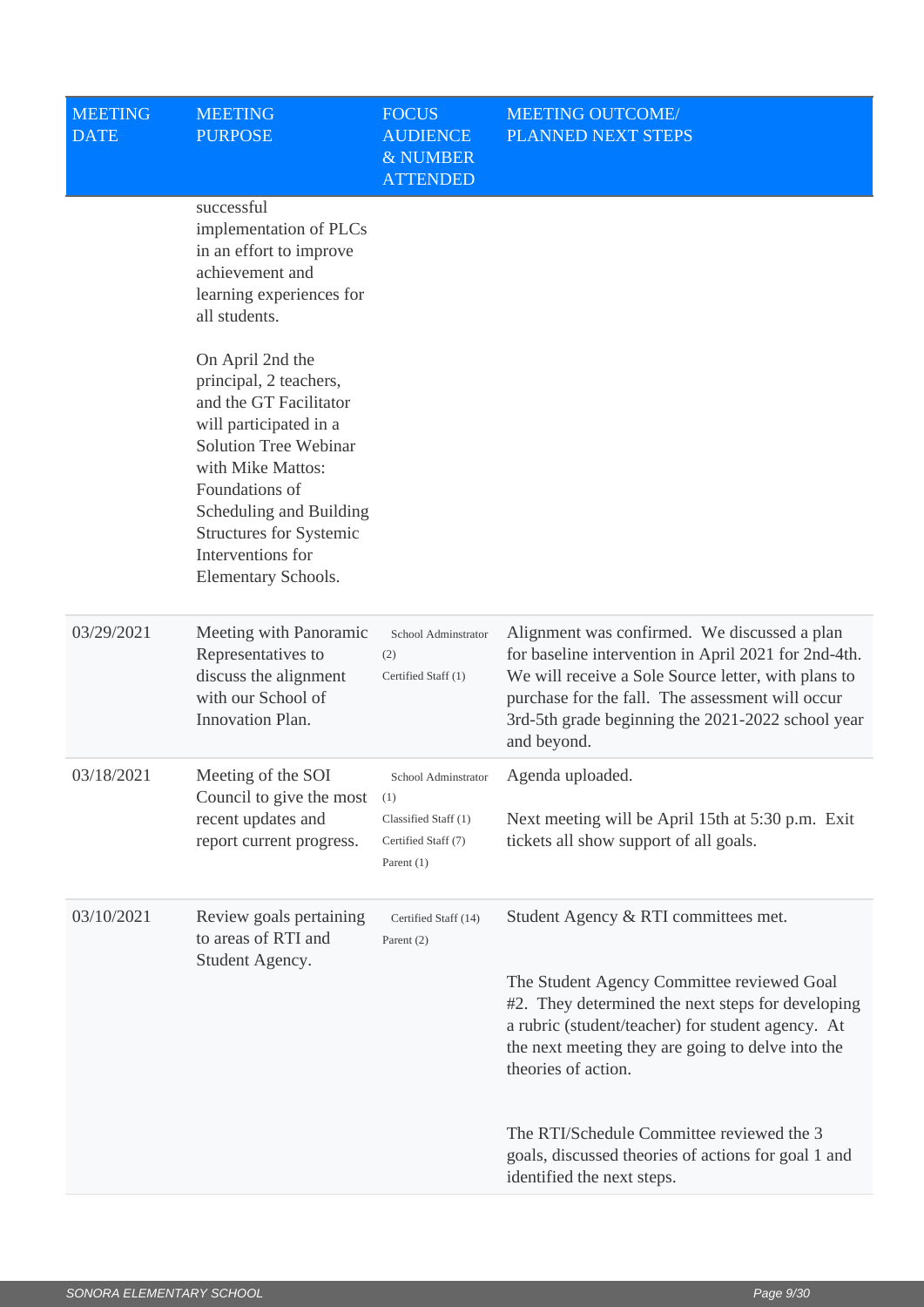| <b>MEETING</b><br><b>DATE</b> | <b>MEETING</b><br><b>PURPOSE</b>                                                                                                                                                                                 | <b>FOCUS</b><br><b>AUDIENCE</b><br>& NUMBER<br><b>ATTENDED</b>                                           | <b>MEETING OUTCOME/</b><br>PLANNED NEXT STEPS                                                                                                                                                                                                                                                                      |
|-------------------------------|------------------------------------------------------------------------------------------------------------------------------------------------------------------------------------------------------------------|----------------------------------------------------------------------------------------------------------|--------------------------------------------------------------------------------------------------------------------------------------------------------------------------------------------------------------------------------------------------------------------------------------------------------------------|
| 03/10/2021                    | Demco Representative<br>met with a student group<br>to talk about a redesign<br>of the area in front of<br>and across from the<br>library.                                                                       | Principal (1)<br>Student (6)<br>Margaret Sylvester,<br><b>Business Development</b><br>Representative (1) | Mrs. Sylvester, presenting for the first time to<br>students, had created a presentation for them.<br>Students first shared the area and their vision for<br>the space. Margaret gave the students multiple<br>options. They are supposed to send a picture of the<br>area as well as a prioritized list of items. |
| 03/05/2021                    | 1st meeting of SOI<br>Council by Zoom                                                                                                                                                                            | School Adminstrator<br>(2)<br>Classified Staff (1)<br>Certified Staff (8)<br>Parent (7)                  | Minutes and presentation were sent to everyone on<br>council as well as an exit ticket to give feedback on<br>the current plan. Results are returning with 100%<br>support.                                                                                                                                        |
| 02/25/2021                    | Guided students through<br>a what are we doing<br>well, what could we do<br>better, what do we need<br>to start doing.                                                                                           | Student (4)                                                                                              | Students gave several ideas. Amazing that they<br>were describing examples of student agency. The<br>students took the document to keep adding and<br>discuss with peers. We meet regularly on<br>Thursdays.                                                                                                       |
|                               | Met with another group<br>of 5th grade students,<br>asking them to help<br>develop a common area<br>to create an anywhere,<br>anytime learning<br>environment. They were<br>given a budget, etc.                 |                                                                                                          | The design group created a survey to get in put<br>from other students. They spend a portion of each<br>day in the Parliament. They are preparing to<br>present their plan and ideas on March 5th to a team<br>of teachers/parents.                                                                                |
| 02/25/2021                    | Met with a group of 5th<br>grade students to discuss<br>creating learning spaces<br>throughout the building.<br>They have taken on a<br>project to budget, design<br>and purchase for these<br>spaces.           | Principal ()<br>Certified Staff (3)<br>Student (5)                                                       | The goal is to present to a group of teachers on<br>$3/5/20$ .                                                                                                                                                                                                                                                     |
| 02/18/2021                    | A joint committee<br>meeting of SEL and<br>student agency occurred<br>to discuss uniting forces<br>with both teams in the<br>early stages of our<br>research and planning to<br>assure alignment of<br>language. | Principal (1)<br>Teacher (10)<br>Parent $(3)$                                                            | It was determined that the groups would have joint<br>meetings for now. Also, several shared<br>professional development, podcasts, and websites<br>about student agency that they had seen since the<br>last meeting. Goals for Year 1 were discussed as<br>well as an agenda for he next meeting.                |
| 02/16/2021                    | Meeting of K-2                                                                                                                                                                                                   | District Adminstrator                                                                                    | Much discussion about the purpose and vision.                                                                                                                                                                                                                                                                      |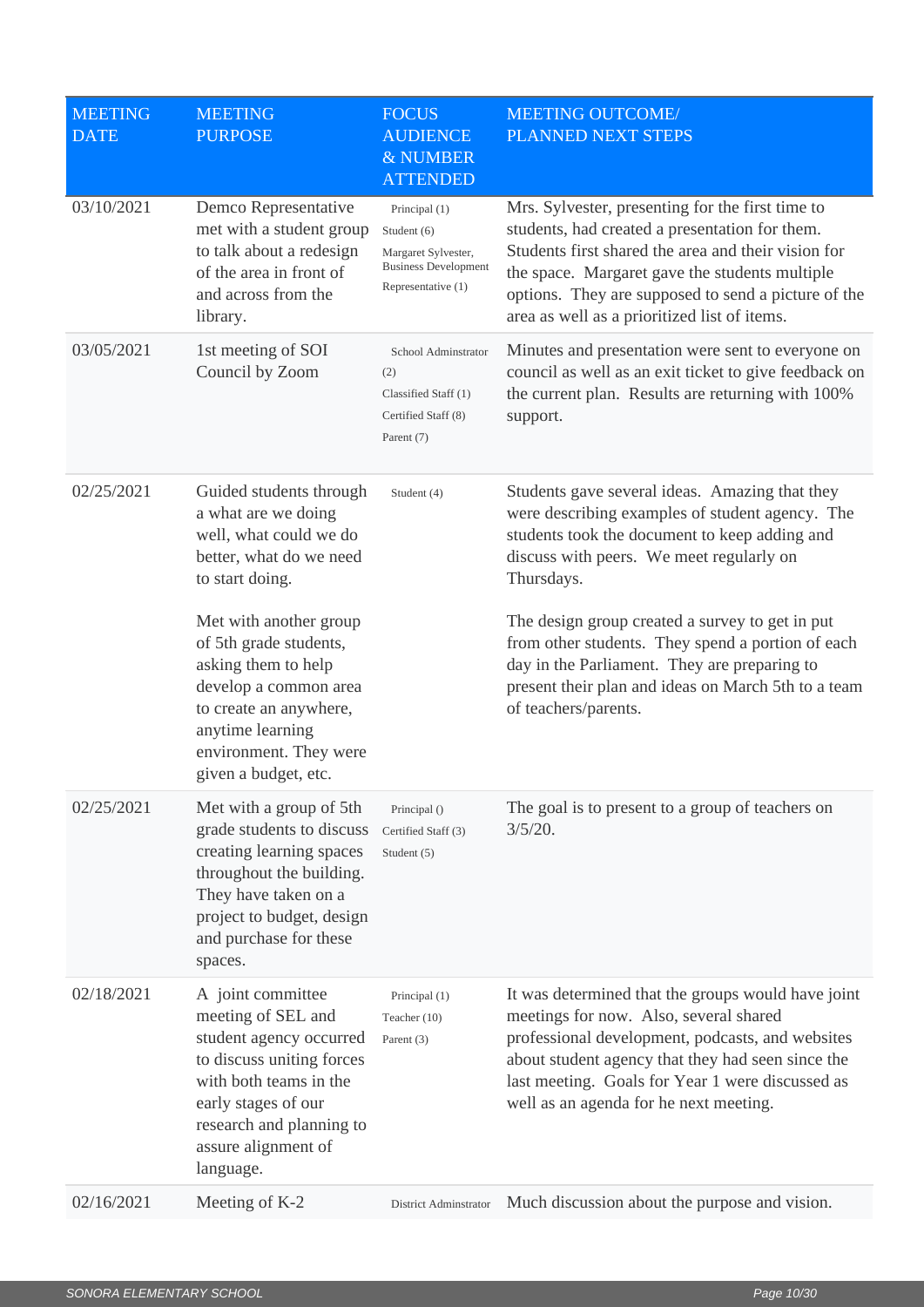| <b>MEETING</b><br><b>DATE</b> | <b>MEETING</b><br><b>PURPOSE</b>                                                                                                                                                     | <b>FOCUS</b><br><b>AUDIENCE</b><br>& NUMBER<br><b>ATTENDED</b>                                | <b>MEETING OUTCOME/</b><br>PLANNED NEXT STEPS                                                                                                                                                                                                                                                                                                      |
|-------------------------------|--------------------------------------------------------------------------------------------------------------------------------------------------------------------------------------|-----------------------------------------------------------------------------------------------|----------------------------------------------------------------------------------------------------------------------------------------------------------------------------------------------------------------------------------------------------------------------------------------------------------------------------------------------------|
|                               | representatives and<br>District ESL Team to<br>identify ways to embed<br>and integrate ELD<br>Curriculum so there is<br>less fragmentation to the<br>school day for all<br>students. | (1)<br>Principal (1)<br>Certified Staff (3)<br>Parent (2)                                     | The goal is that all identified ELLs would receive<br>daily ELD instruction. We came up with several<br>ideas to continue processing. We will also be<br>getting classified staff trained to help provide these<br>interventions.                                                                                                                  |
| 02/15/2021                    | While on a Remote<br>Teaching and Learning<br>Day, the SEL, Student<br>Agency, and Schedule<br>Committees met to do<br>some work for the<br>School of Innovation<br>Plan.            | School Adminstrator<br>(2)<br>Certified Staff (More<br>than $20$ )                            | We identified partners that we need support from<br>regarding the schedule. Future meetings have been<br>set up to garner input/support. It was determined<br>that the SEL and student agency team might<br>combine due to the overlapping components. Next<br>meetings were set up.                                                               |
| 02/11/2021                    | Follow up meeting with<br>schedule committee to<br>review 3 schedule<br>options.                                                                                                     | School Adminstrator<br>(2)<br>Certified Staff (6)                                             | Determined that it would be best to do a hybrid<br>schedule with intervention and enrichment<br>protected times, less fragmented school day, and<br>parallel scheduling at K (possibly $K/1$ ).                                                                                                                                                    |
| 02/10/2021                    | Book study on schedule<br>options.                                                                                                                                                   | School Adminstrator<br>(2)<br>Certified Staff (7)                                             | Book discussion with identification of several<br>schedules to meet the needs of our students through<br>the lens of our vision and mission. Teachers took<br>several templates to try to determine what would<br>work best. We plan to meet the next day to review<br>the schedules.                                                              |
| 02/09/2021                    | Congratulate student<br>representatives of SOI<br>Council.                                                                                                                           | Principal (1)<br>Student (3)                                                                  | Welcome students to the council after determining<br>if they had a interest to serve. Discuss SOI, Council<br>and begin input. We also set up bi-monthly<br>meetings.                                                                                                                                                                              |
| 02/09/2021                    | 2nd grade PLC training<br>on Sound Walls.                                                                                                                                            | Principal (1)<br>Certified Staff (4)<br>Cindy Love, K-2<br>Literacy Specialist<br>(NWAESC) () | Determined how this would best serve students<br>with our SOI goal. Discussed plans for a<br>partnership and job-embedded PD for the next few<br>years.                                                                                                                                                                                            |
| 02/03/2021                    | Faculty meeting to<br>review progress toward<br>SOI application.<br><b>Classified members</b><br>were invited, but none<br>were able to attend.                                      | School Adminstrator<br>(2)<br>Certified Staff (More<br>than $20$ )<br>Parent $(6)$            | Examined our concerns, current reality, and desired<br>results in regards to SOI application. We did these<br>activities by looking through the lens of our vision<br>and mission. We did a soft poll with 100% of staff<br>in attendance saying they would vote for the plan.<br>Staff signed up for committees & research groups<br>of interest. |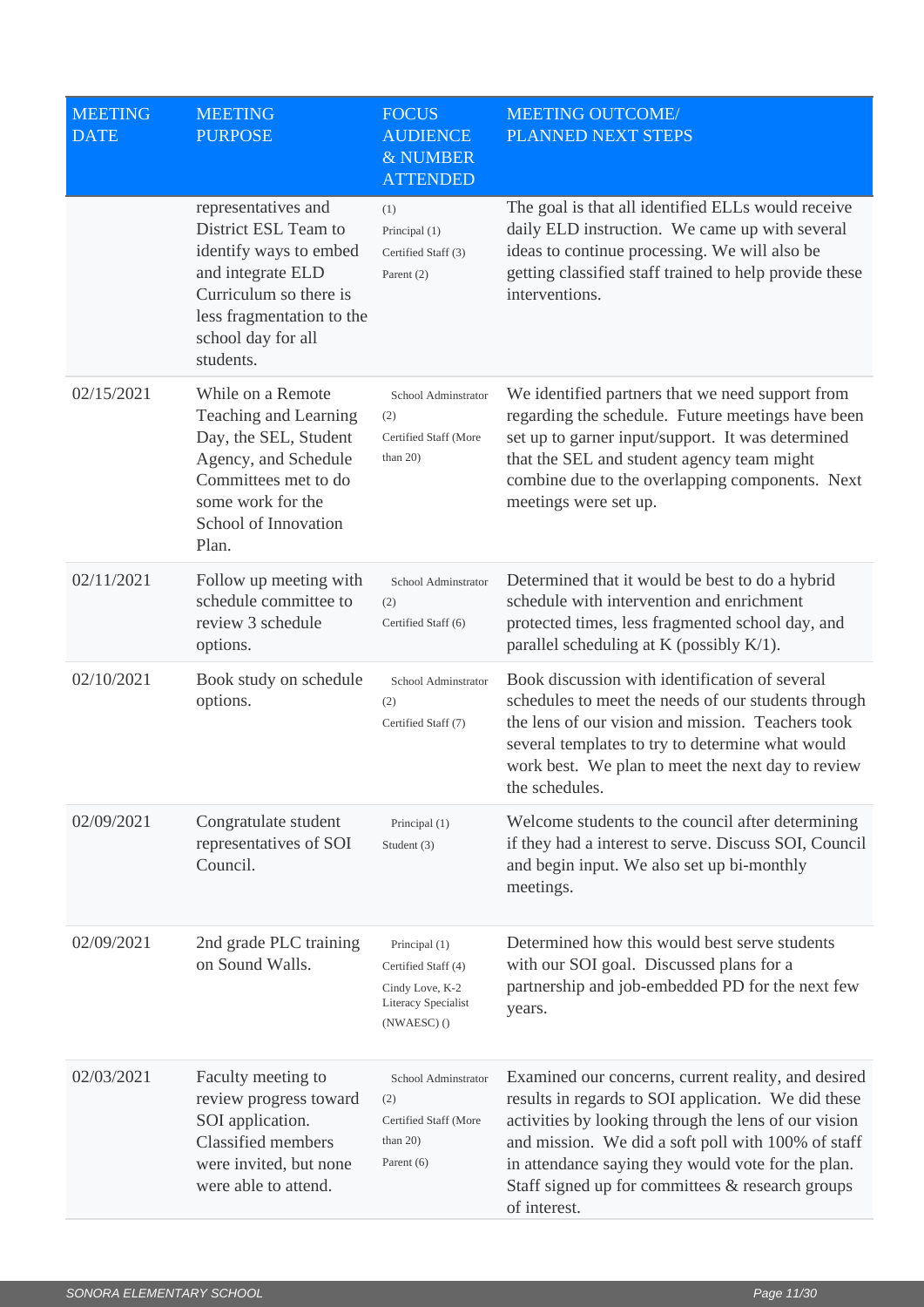| <b>MEETING</b><br><b>DATE</b> | <b>MEETING</b><br><b>PURPOSE</b>                                                                                                                           | <b>FOCUS</b><br><b>AUDIENCE</b><br>& NUMBER<br><b>ATTENDED</b>                                                                                           | <b>MEETING OUTCOME/</b><br>PLANNED NEXT STEPS                                                                                                                                                                                                                                                                                |
|-------------------------------|------------------------------------------------------------------------------------------------------------------------------------------------------------|----------------------------------------------------------------------------------------------------------------------------------------------------------|------------------------------------------------------------------------------------------------------------------------------------------------------------------------------------------------------------------------------------------------------------------------------------------------------------------------------|
| 02/01/2021                    | We scheduled a meeting<br>with our Staff Developer<br>from Teachers College<br>and other district<br>support personnel<br>regarding our literacy<br>goals. | Principal (1)<br>Certified Staff (1)<br>Brooke Gellar, TC<br>Staff Developer;<br>Charlene Hornor,<br>District Literacy Coach<br>(2)                      | Discussed goal setting and theory of action for<br>literacy goals as well as the support provided for<br>job-embedded PD as well as the appropriate tools<br>for monitoring progress toward goal. We also<br>discussed how to work within this model to<br>increase student agency.                                          |
| 01/29/2021                    | Newsletter sent out to<br>Sonora Families and<br>Community to give<br>outline and purpose of<br>School of Innovation.                                      | School Board<br>Member $(1)$<br>Classified Staff (6)<br>Certified Staff (More<br>than $20$ )<br><b>Community Member</b><br>(More than 20)                | Sent out a Smore newsletter to community<br>members and staff to make them aware of our<br>application. We also invited all to one of two<br>virtual meetings to be held on January 27th at 2:00<br>or 5:00 p.m. Parents registered to attend. An email<br>was sent out a few days before the meeting with<br>the Zoom link. |
| 01/28/2021                    | For those who were<br>unable to attend the<br>information meeting, a<br>video was made of he<br>Prezi to share across the<br>school community.             | School Adminstrator<br>(2)<br><b>Classified Staff (More</b><br>than $20$ )<br>Certified Staff (More<br>than $20$ )<br>Community Member<br>(More than 20) | Parents were encouraged to call or email with<br>questions or suggestions. I have had a few reach<br>out about serving on the council. Others have<br>shared their excitement about the ideas shared.                                                                                                                        |
| 01/28/2021                    | Scheduled meeting with<br>SOI                                                                                                                              | Principal (1)<br>Certified Staff (2)                                                                                                                     | Gained insight and guidance into completion of<br>section 6 and 7.                                                                                                                                                                                                                                                           |
| 01/27/2021                    | Recruitment of<br>Marshallese Families for<br>SOI Council.                                                                                                 | Parent $(2)$                                                                                                                                             | I spoke to each parent in the car rider line to ask if<br>he would be interested in serving on our council. I<br>followed up with the link to the two information<br>meetings being held today. One of the parents set<br>up an email just to be able to participate.                                                        |
| 01/27/2021                    | Meeting with LEA to<br>request support for<br>parallel scheduling and<br>service to SPED<br>students.                                                      | School Adminstrator<br>(1)<br>Andee Ingram, Local<br>Education Agency ()                                                                                 | Shared information about parallel schedule for her<br>to research and help support within the special<br>education setting.                                                                                                                                                                                                  |
| 01/26/2021                    | Narrative shared with<br>community for input.                                                                                                              | School Adminstrator<br>(2)<br>School Board Member<br>(1)<br>Classified Staff (10)                                                                        | Sharing first draft of School of Innovation plan as<br>well as the Prezi presentation prepared for<br>parent/community meeting. The plan will be open<br>to their suggestions and comments.                                                                                                                                  |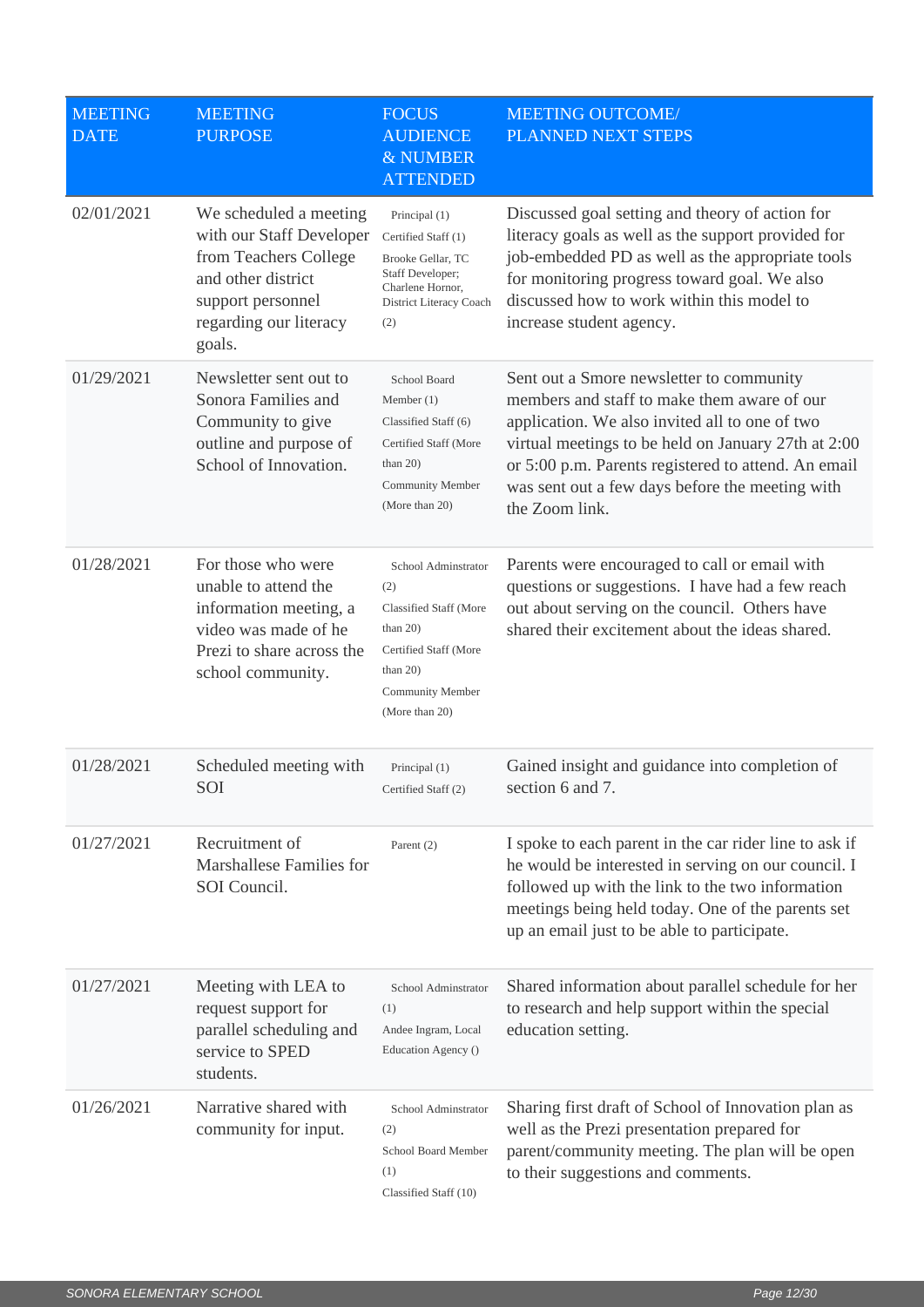| <b>MEETING</b><br><b>DATE</b> | <b>MEETING</b><br><b>PURPOSE</b>                                                                                      | <b>FOCUS</b><br><b>AUDIENCE</b><br>& NUMBER<br><b>ATTENDED</b>                                                                            | <b>MEETING OUTCOME/</b><br>PLANNED NEXT STEPS                                                                                                                                                                                                                                                                                                         |
|-------------------------------|-----------------------------------------------------------------------------------------------------------------------|-------------------------------------------------------------------------------------------------------------------------------------------|-------------------------------------------------------------------------------------------------------------------------------------------------------------------------------------------------------------------------------------------------------------------------------------------------------------------------------------------------------|
|                               |                                                                                                                       | Certified Staff (More<br>than $20$ )<br>Parent $(6)$                                                                                      |                                                                                                                                                                                                                                                                                                                                                       |
| 01/19/2021                    | Meeting to seek support<br>from district<br>maintenance for setting<br>up a sensory room.                             | School Adminstrator<br>(1)<br>Certified Staff (1)<br>Alan Athey,<br>Maintenance<br>Supervisor ()                                          | Discussed the implementation of a sensory room<br>with an addition of a swing and other items.<br>Maintenance agreed to install the swing equipment<br>and lighting changes. He also supported the items<br>for a sensory wall. We will also be creating a floor<br>design to encourage a sensory walk.                                               |
| 01/19/2021                    | Email sent to staff for<br>student, staff, parent and<br>community nominations<br>to serve on our SOI<br>council.     | School Adminstrator<br>(2)<br>School Board Member<br>(1)<br>Classified Staff (6)<br>Certified Staff (More<br>than $20$ )<br>Parent $(11)$ | We currently have a full council, meeting all<br>guidelines for SOI Council.                                                                                                                                                                                                                                                                          |
| 01/19/2021                    | Meeting to share plan<br>with District GT<br>Coordinator, asking<br>what support could be<br>provided for enrichment. | Principal (1)<br>Tim Smithey,<br>Springdale GT<br>Coordinator ()                                                                          | Discussed our plan to apply for SOI, especially<br>around the goals of parallel scheduling and<br>protected intervention/enrichment. To really build<br>teacher efficacy in enrichment we need ongoing<br>training and someone to help build the system.<br>Approved to have one GT teacher on site 5 days a<br>week beginning 2021-2022 school year. |
| 01/19/2021                    | Requested meeting to<br>seek additional support<br>and suggestions for<br>sensory room.                               | School Adminstrator<br>(1)<br>Natalie Snow, District<br>Occupational Therapist<br>(1)                                                     | Discussed the plan for a sensory room and possible<br>items to be placed in the room to support the<br>sensory diet for students. She sent an email of<br>possible items. She is building a table for the room<br>with removable tubs.                                                                                                                |
| 01/19/2021                    | A general meeting of<br>staff to give updates on<br>the current progress.                                             | School Adminstrator<br>(2)<br>Classified Staff (10)<br>Certified Staff (More<br>than $20$ )<br>Community Member<br>(4)                    | Met with staff after a ACT Aspire Training.<br>Encouraged them to serve on the council. Began<br>the creation of folders with articles on the top areas<br>of focus. Shared the folder on Google Docs asking<br>the staff, whether serving on council or not, to read<br>and contribute to the articles.                                              |
| 01/18/2021                    | We have a weekly<br>memo, Scholarly Notes.                                                                            | School Adminstrator<br>(2)                                                                                                                | Certified and Classified responded with their<br>golden line. School Board Member agreed to                                                                                                                                                                                                                                                           |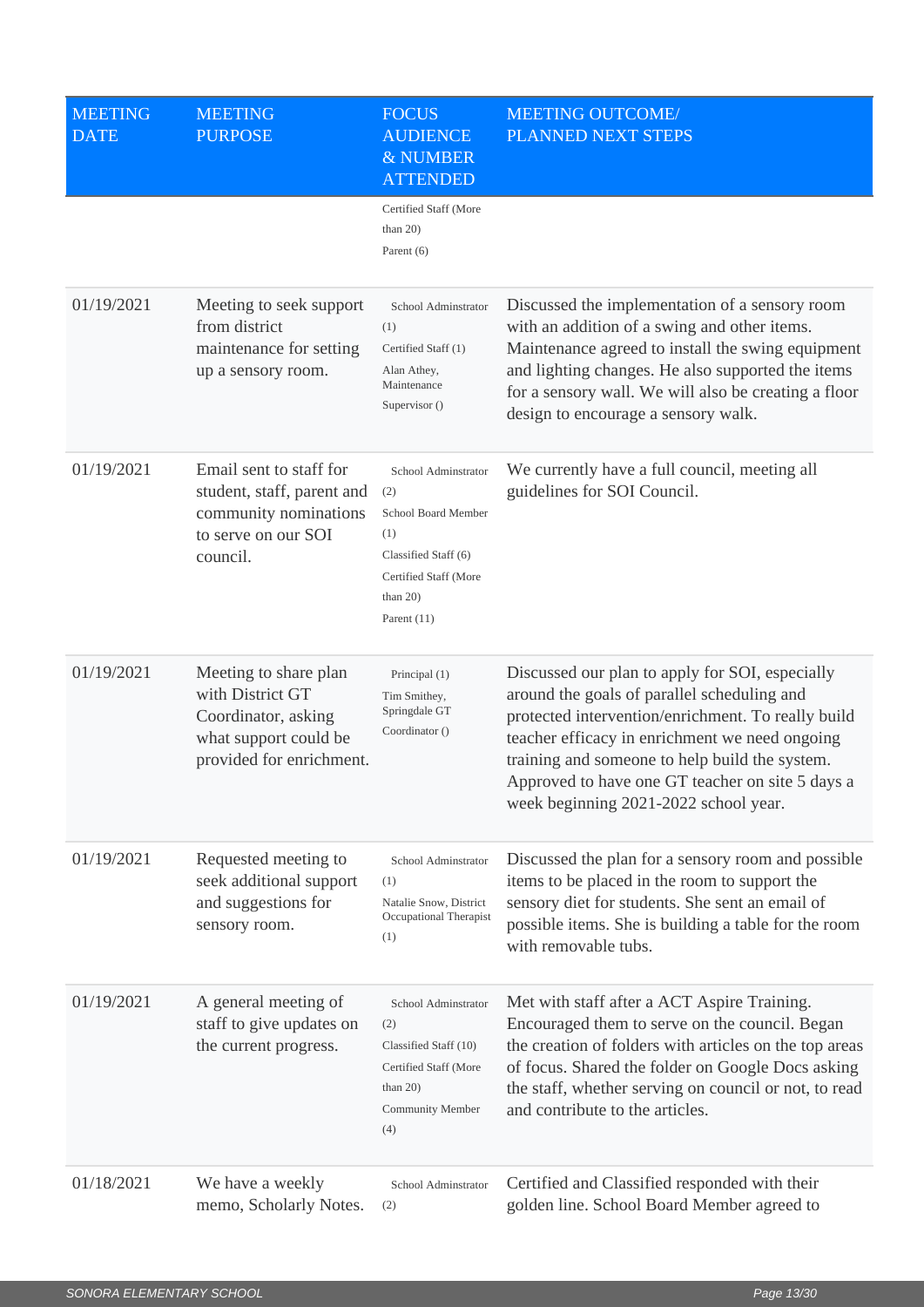| <b>MEETING</b><br><b>DATE</b> | <b>MEETING</b><br><b>PURPOSE</b>                                                                                                                                                                                                                                                                                                                                                                                                                                                                    | <b>FOCUS</b><br><b>AUDIENCE</b><br>& NUMBER<br><b>ATTENDED</b>                                           | <b>MEETING OUTCOME/</b><br>PLANNED NEXT STEPS                                                                                                                                                                                                                                                                                                                                                                                                                                                                                               |
|-------------------------------|-----------------------------------------------------------------------------------------------------------------------------------------------------------------------------------------------------------------------------------------------------------------------------------------------------------------------------------------------------------------------------------------------------------------------------------------------------------------------------------------------------|----------------------------------------------------------------------------------------------------------|---------------------------------------------------------------------------------------------------------------------------------------------------------------------------------------------------------------------------------------------------------------------------------------------------------------------------------------------------------------------------------------------------------------------------------------------------------------------------------------------------------------------------------------------|
|                               | I try to put something in<br>this weekly about<br>innovation, including<br>updates, ideas, and<br>articles to read. This<br>week I included an<br>article called 10 Ways<br>Teacher Can Inspire A<br>Generation of<br>Innovators by AJ<br>Juliani. I asked them to<br>respond to me after<br>reading with a 'golden<br>line' that stuck out to<br>them.I also shared the<br>article with a school<br>board member in<br>regards to seeing if she<br>would serve on our<br>council to apply for SOI. | School Board Member<br>(1)<br>Classified Staff (6)<br>Certified Staff (More<br>than $20$ )<br>Parent (6) | support us and serve. PTA will find at least one<br>board member to serve on the SOI Council and<br>relay information back to the rest of the board.                                                                                                                                                                                                                                                                                                                                                                                        |
| 01/18/2021                    | Email seeking support<br>and suggestions for<br>services for students<br>with disabilities within a<br>new schedule format.                                                                                                                                                                                                                                                                                                                                                                         | School Adminstrator<br>(1)<br>Rebecca Walker, Easter<br>Seals $(1)$                                      | Shared our beginning thoughts. Mrs. Walker is<br>continuing to support our plan and looking at how<br>to best support our plans. When we finalize a<br>schedule she will be able to dig deeper into the<br>support they can provide.                                                                                                                                                                                                                                                                                                        |
| 01/15/2021                    | Sonora Designee,<br>Lindsay Hennarichs,<br>met with site/district<br>psychological examiner<br>to discuss the<br>implementation of a<br>sensory room.                                                                                                                                                                                                                                                                                                                                               | School Adminstrator<br>(1)<br>Site/District<br>Psychological<br>Examiner ()                              | Discussed the plan for a sensory room and possible<br>items to be placed in the room to support the<br>sensory diet for students. She sent an email of<br>possible items, which our counselor has begun to<br>purchase.                                                                                                                                                                                                                                                                                                                     |
| 01/06/2021                    | The purpose of the<br>meeting was to dream<br>about the possibilities<br>we can provide for our<br>students as a School of<br>Innovation.                                                                                                                                                                                                                                                                                                                                                           | Classified Staff (2)<br>Certified Staff (More<br>than $20$ )                                             | Discussed what were our biggest barriers and<br>where we would like to be headed. Most of the<br>topics focused on barriers created by schedules.<br>I asked the staff in attendance to continue dreaming<br>and begin to research ideas. Based on the focus on<br>scheduling I pulled out a resource I purchased, but<br>had not read because of the confines of Covid. it is<br>called Elementary School Scheduling. Since that<br>time I have multiple staff members who are<br>researching the topic of scheduling & student<br>agency. |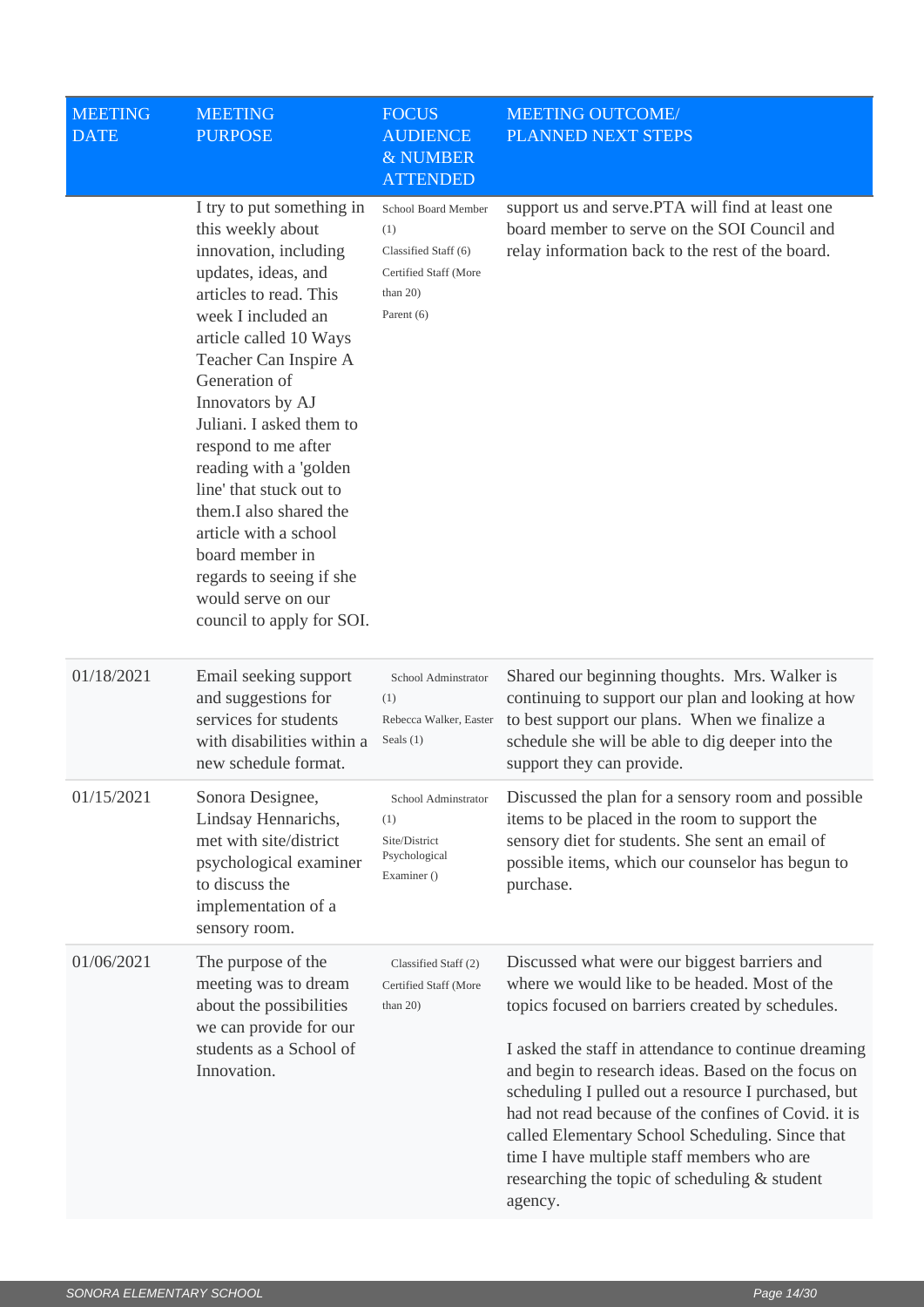| <b>MEETING</b><br><b>DATE</b> | <b>MEETING</b><br><b>PURPOSE</b>                                                                                                                                                                                                                                                                                                                                                                                                                                                                                                                                                                                                                                                                                                                                                                                                                                                     | <b>FOCUS</b><br><b>AUDIENCE</b><br>& NUMBER<br><b>ATTENDED</b>                                           | <b>MEETING OUTCOME/</b><br>PLANNED NEXT STEPS                                                                                                                                                                                                                     |
|-------------------------------|--------------------------------------------------------------------------------------------------------------------------------------------------------------------------------------------------------------------------------------------------------------------------------------------------------------------------------------------------------------------------------------------------------------------------------------------------------------------------------------------------------------------------------------------------------------------------------------------------------------------------------------------------------------------------------------------------------------------------------------------------------------------------------------------------------------------------------------------------------------------------------------|----------------------------------------------------------------------------------------------------------|-------------------------------------------------------------------------------------------------------------------------------------------------------------------------------------------------------------------------------------------------------------------|
| 01/05/2021                    | I sent out this message<br>on the staff What's App<br>messaging system,<br>which includes all<br>certified and classified<br>staff."Looking for<br>dreamers! As you know<br>we have a team who has<br>joined a few meetings<br>with the School of<br>Innovation Team. I have<br>some dreams for our<br>school family, but I<br>want to hear yours.<br>Please let me know if<br>you are available to<br>meet in the Parliament<br>tomorrow at 3:30 to<br>dream big! You stay as<br>long as you are able, but<br>intent of not past 4:15.<br>What if (you fill in the<br>blank)? Please text me<br>individually so as not to<br>blow up the Whats App<br>group. After talking to<br>Marsha, I also pulled<br>several books. 4-5 books<br>were borrowed by staff.<br>Main topic brought up<br>by the team that met was<br>the schedule being a<br>barrier to several<br>creative ideas. | School Adminstrator<br>(2)<br>Classified Staff (10)<br>Certified Staff (More<br>than $20$ )<br>Parent () | The meeting was scheduled for the next day.<br>Approximately 15 staff members confirmed their<br>attendance.                                                                                                                                                      |
| 12/04/2020                    | SOI Meeting with SOI<br>Staff                                                                                                                                                                                                                                                                                                                                                                                                                                                                                                                                                                                                                                                                                                                                                                                                                                                        | School Adminstrator<br>(1)<br>Principal (1)<br>Certified Staff (6)                                       | We have been using the notes from this meeting to<br>assist in moving forward as well as knowing who<br>has an interest. A follow up email was sent with<br>notes and materials from the meeting to determine<br>who would like to continue to support this work. |
| 12/02/2020                    | <b>Application Training</b><br>Invite to entire staff<br>through email.                                                                                                                                                                                                                                                                                                                                                                                                                                                                                                                                                                                                                                                                                                                                                                                                              | Principal (1)<br>Classified Staff (11)<br>Certified Staff (More                                          | Sent out an email explaining the application and<br>possibilities. Asked staff that could attend to come<br>be learners with me.                                                                                                                                  |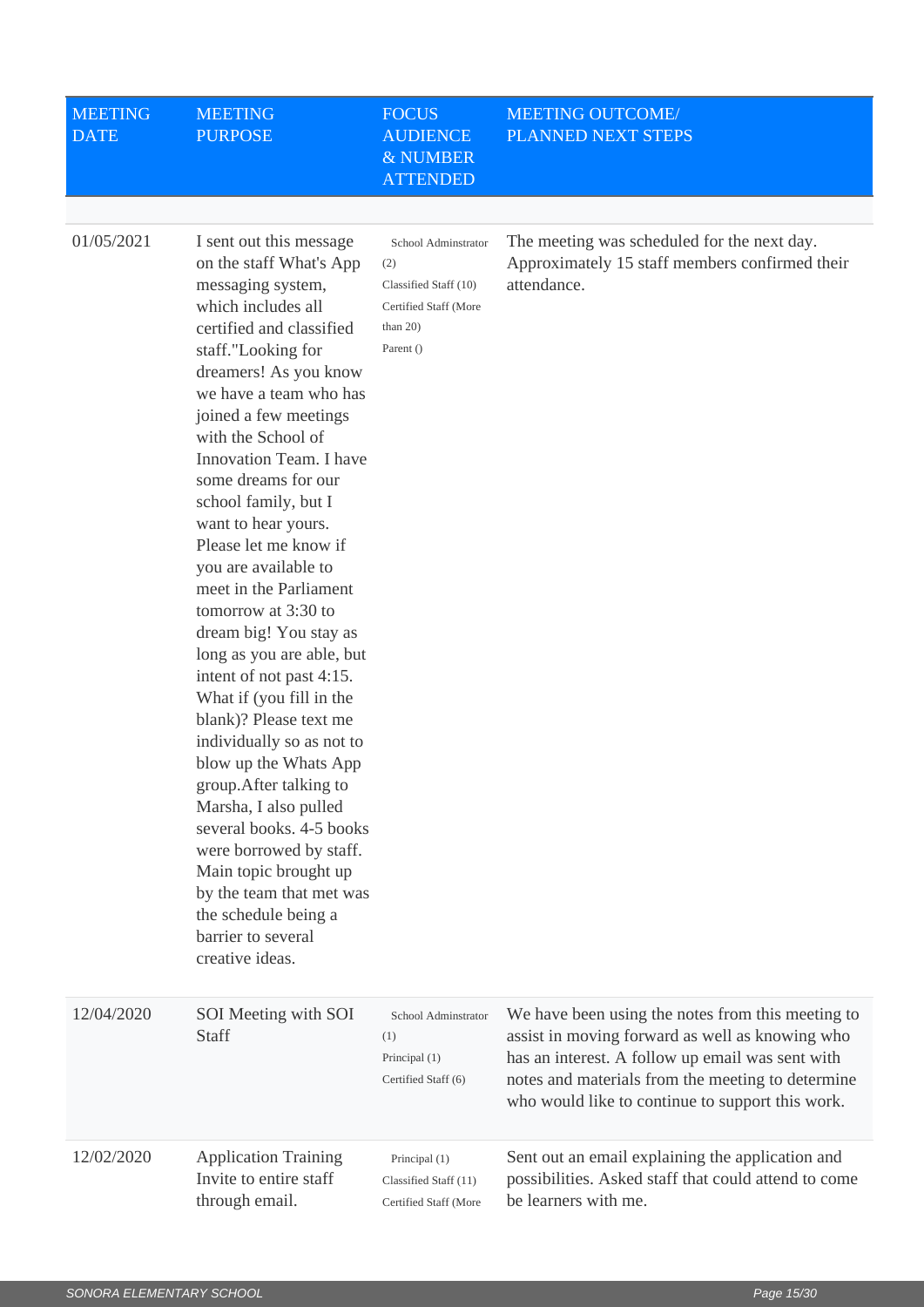| <b>MEETING</b><br><b>DATE</b> | <b>MEETING</b><br><b>PURPOSE</b>                                                                                                                                                                                                                                        | <b>FOCUS</b><br><b>AUDIENCE</b><br>& NUMBER<br><b>ATTENDED</b>                                               | <b>MEETING OUTCOME/</b><br>PLANNED NEXT STEPS                                                                                                                                        |
|-------------------------------|-------------------------------------------------------------------------------------------------------------------------------------------------------------------------------------------------------------------------------------------------------------------------|--------------------------------------------------------------------------------------------------------------|--------------------------------------------------------------------------------------------------------------------------------------------------------------------------------------|
|                               |                                                                                                                                                                                                                                                                         | than $20$ )                                                                                                  |                                                                                                                                                                                      |
| 12/02/2020                    | Sent out a What's App to<br>entire school community<br>(certified & classified<br>staff & parents)<br>describing the plan to<br>apply, ask for innovative<br>ideas, those who want to<br>work on the plan, and<br>where they believe we<br>can get more<br>information. | School Adminstrator<br>(2)<br>Classified Staff (10)<br>Certified Staff (More<br>than $20$ )<br>Parent $(12)$ | Several reached out to me regarding their interest<br>to serve on the SOI Council as well as share ideas<br>for innovation that will help us serve students.                         |
| 10/27/20                      | To secure district<br>approval for Sonora's<br>School of Innovation<br>Application.                                                                                                                                                                                     | District Adminstrator<br>(2)<br>School Adminstrator<br>(1)                                                   | Dr. Stewman discussed the intent to apply for<br>School of Innovation on behalf of Sonora<br>Elementary School. They agreed to share with Dr.<br>Cleveland to secure his permission. |
| 10/23/2020                    | <b>SOI</b> Informational<br>Zoom                                                                                                                                                                                                                                        | School Adminstrator<br>(2)                                                                                   | We were able to discuss the application process as<br>well the alignment to our vision/mission and<br>building goals.                                                                |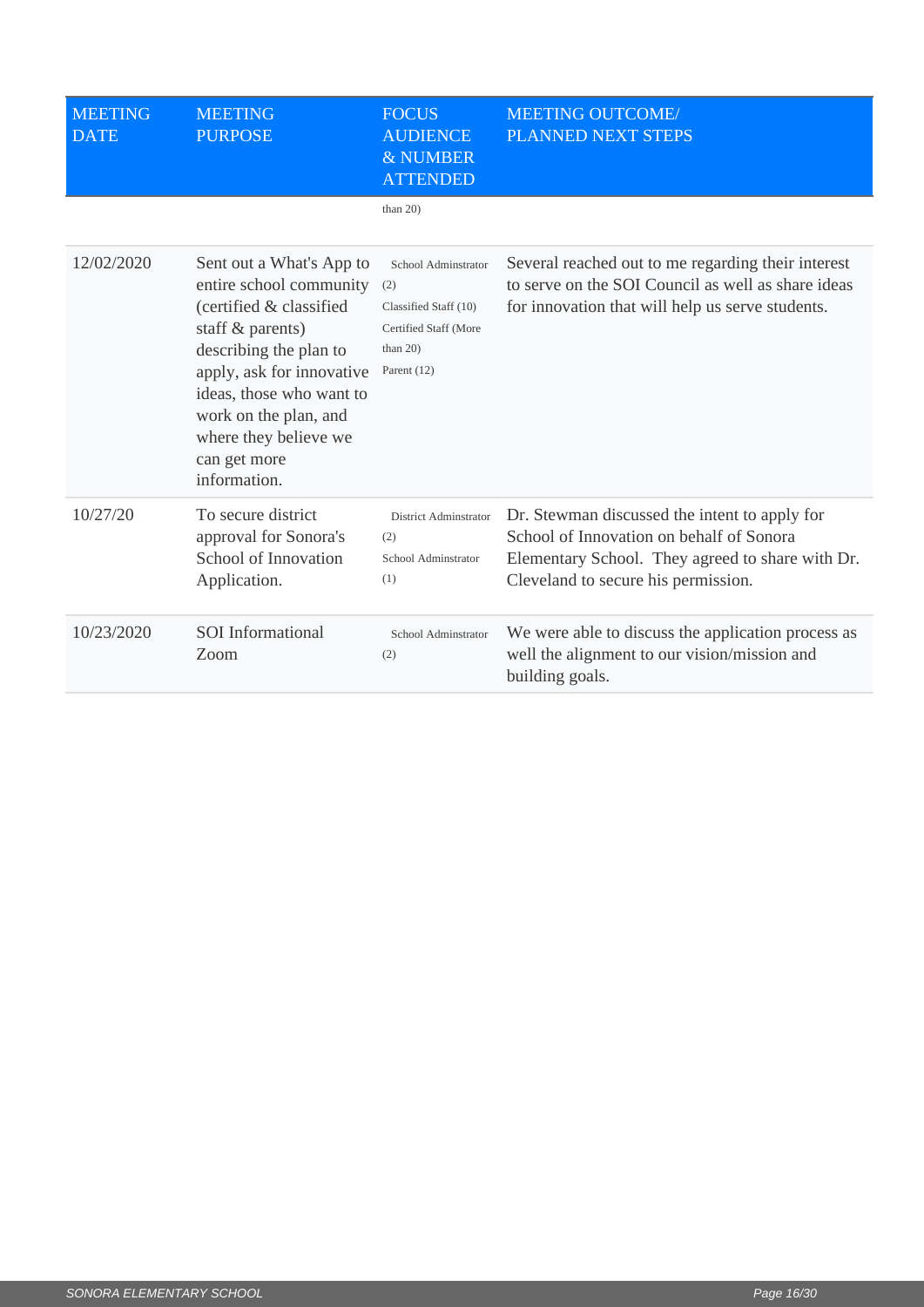## <span id="page-16-0"></span>**SECTION 4: COUNCIL OF INNOVATION**

 DESE SOI Rule 4.01 "Each school or district applying to be a school of innovation must establish a Council of Innovation."

 3.04 "School council of innovation" means a body of individuals from a current or aspiring school of innovation composed of teachers, classified employees, the building-level principal or his or her administrative designee, parents, community members, a minimum of two (2) students from the school of innovation, and other interested parties selected by the council to participate, as referred to in Section 4.00 of these rules.

 3.04.1 The teacher representatives shall be elected by a majority vote of the school's licensed eligible employees.

 3.04.2 The classified representatives shall be elected by a majority vote of the school's classified eligible employees.

 3.04.3 The parent representatives shall be selected by a majority vote of the attendees at a meeting called for the purpose of selecting the school's parent representatives and shall have a child in the school to be eligible to serve on the council.

 3.04.3.1 Schools with a ten percent (10%) or greater minority student population shall have minority representation on the council.

 The council shall generate innovative ideas and proposals and seek diverse ideas from other stakeholders to determine the content of the plan that will be voted on by the school employees.

SOI Council of Innovation suggested best practice include a School Board member on Council.

 Minority populations that comprise 10% of school population (List all minorities: any minority that comprises 10% or more of the student population must be represented on the SOI Council) Council of Innovation suggested best practice is to represent all minorities on Council.

| NAME OF        | <b>REPRESENTATIVE</b>   | COUNCIL.        | <b>MINORITY</b> | DATE.          |
|----------------|-------------------------|-----------------|-----------------|----------------|
| COUNCIL MEMBER | <b>GROUP</b>            | <b>POSITION</b> |                 | <b>ELECTED</b> |
| Mindy Porter   | <b>Community Member</b> | <b>Member</b>   | N <sub>0</sub>  | 19/05/2021     |

### **MINORITY REPRESENTATION: 22.58%**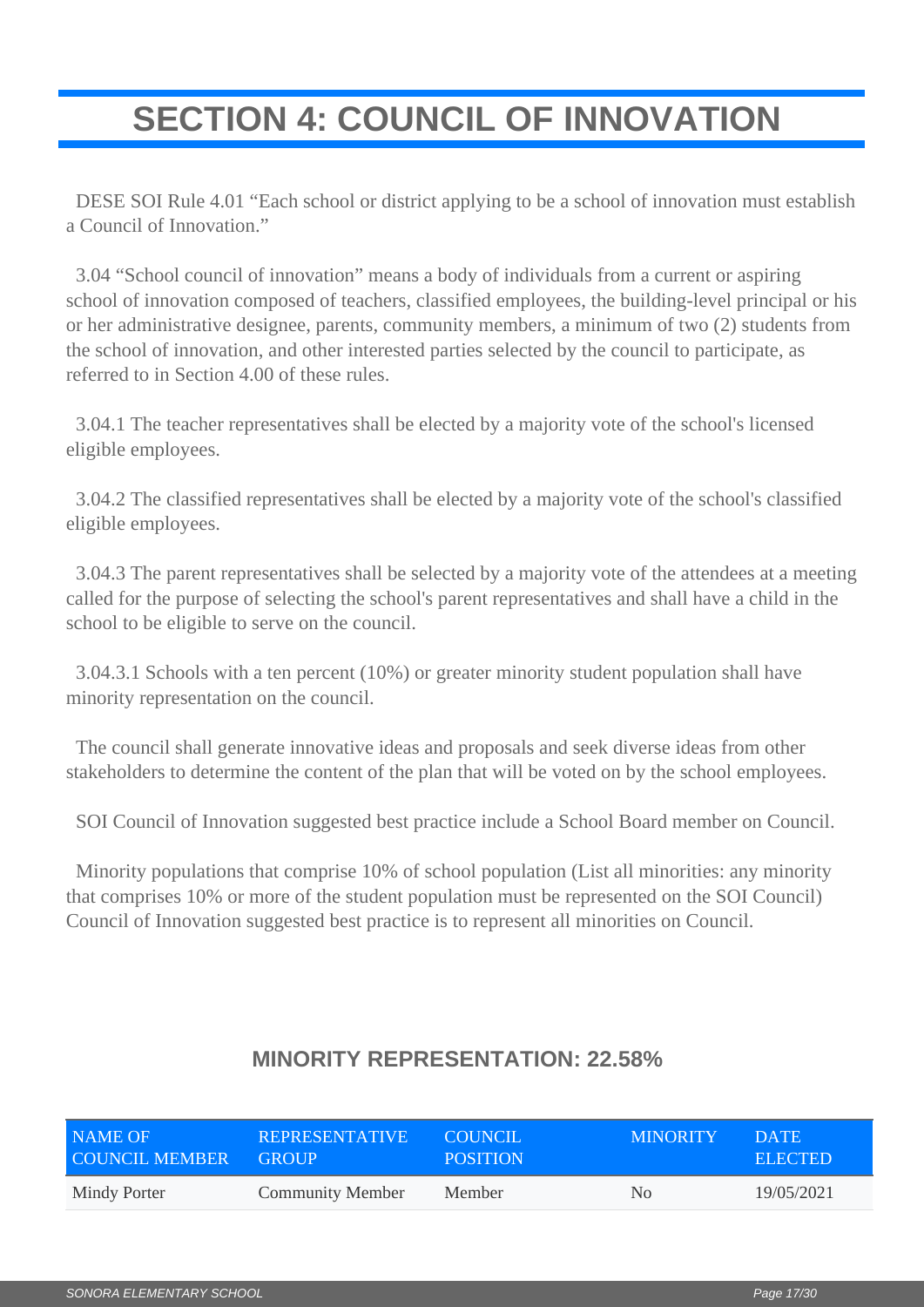| <b>NAME OF</b><br><b>COUNCIL MEMBER</b> | <b>REPRESENTATIVE</b><br><b>GROUP</b> | <b>COUNCIL</b><br><b>POSITION</b>         | <b>MINORITY</b> | <b>DATE</b><br><b>ELECTED</b> |
|-----------------------------------------|---------------------------------------|-------------------------------------------|-----------------|-------------------------------|
| Jacky Araujo                            | Student                               | 5th Grade Student<br>(Alumni 2021-2022)   | Yes             | 02/08/2021                    |
| Malena Walker                           | Student                               | 4th Grade Student                         | Yes             | 02/08/2021                    |
| <b>Wyatt Blasche</b>                    | Student                               | 3rd Grade Student                         | N <sub>o</sub>  | 02/08/2021                    |
| <b>Case Pennington</b>                  | Student                               | 3rd Grade Student                         | N <sub>o</sub>  | 02/08/2021                    |
| Cointa Pineda                           | Parent                                | Parent                                    | Yes             | 02/03/2021                    |
| Michelle Cook                           | <b>School Board Member</b>            | Member                                    | N <sub>o</sub>  | 02/03/2021                    |
| <b>Brandi Clifford</b>                  | Parent                                | Teacher in district                       | N <sub>o</sub>  | 02/03/2021                    |
| <b>Bobby Anthony</b>                    | Parent                                | Member                                    | Yes             | 02/03/2021                    |
| Victoria Joab                           | Parent                                | Member                                    | Yes             | 02/03/2021                    |
| Kristen Hallmark                        | Parent                                | PTA Representative                        | N <sub>o</sub>  | 02/03/2021                    |
| Rochelle Goff                           | <b>Classified Staff</b>               | Cafeteria Manager                         | N <sub>o</sub>  | 02/03/2021                    |
| Keli Gill                               | <b>Certified Staff</b>                | Registrar                                 | N <sub>o</sub>  | 02/03/2021                    |
| <b>Yazmin Soto</b>                      | <b>Classified Staff</b>               | Secretary/Parent                          | Yes             | 02/03/2021                    |
| <b>Carlye Parkes</b>                    | <b>Classified Staff</b>               | Library Instructional<br>Assistant/Parent | N <sub>o</sub>  | 02/03/2021                    |
| Hope Jones                              | <b>Certified Staff</b>                | <b>SLP</b>                                | N <sub>o</sub>  | 02/03/2021                    |
| Jennifer Worthy                         | <b>Certified Staff</b>                | 5th Grade Teacher                         | N <sub>o</sub>  | 02/03/2021                    |
| Kari Spurlock                           | <b>Certified Staff</b>                | 4th Grade Teacher                         | N <sub>o</sub>  | 02/03/2021                    |
| Carli McCartney                         | <b>Certified Staff</b>                | <b>Member</b>                             | N <sub>o</sub>  | 02/03/2021                    |
| Deidre Coffman                          | <b>Certified Staff</b>                | Third Grade Teacher                       | N <sub>0</sub>  | 02/03/2021                    |
| Jessica Breshears                       | <b>Certified Staff</b>                | Third Grade Teacher                       | N <sub>0</sub>  | 02/03/2021                    |
| <b>Ashley Luper</b>                     | <b>Certified Staff</b>                | <b>Second Grade</b><br>Teacher/Parent     | N <sub>o</sub>  | 02/03/2021                    |
| Monica Nelson                           | <b>Certified Staff</b>                | <b>First Grade</b><br>Teacher/Parent      | Yes             | 02/03/2021                    |
| <b>Candy Reed</b>                       | <b>Certified Staff</b>                | <b>First Grade Teacher</b>                | N <sub>o</sub>  | 02/03/2021                    |
| <b>Megan Spaulding</b>                  | <b>Certified Staff</b>                | Kindergarten<br>Teacher/Parent            | N <sub>o</sub>  | 02/03/2021                    |
| Sarah Whittle                           | <b>Certified Staff</b>                | Library Media<br>Specilalist/Parent       | No              | 02/03/2021                    |
| Shelbi Raines                           | <b>Certified Staff</b>                | <b>GT</b> Facilitator                     | N <sub>o</sub>  | 02/03/2021                    |
| <b>Josh Worthy</b>                      | <b>Certified Staff</b>                | <b>EAST Facilitator/Parent</b>            | N <sub>0</sub>  | 02/03/2021                    |
|                                         |                                       |                                           |                 |                               |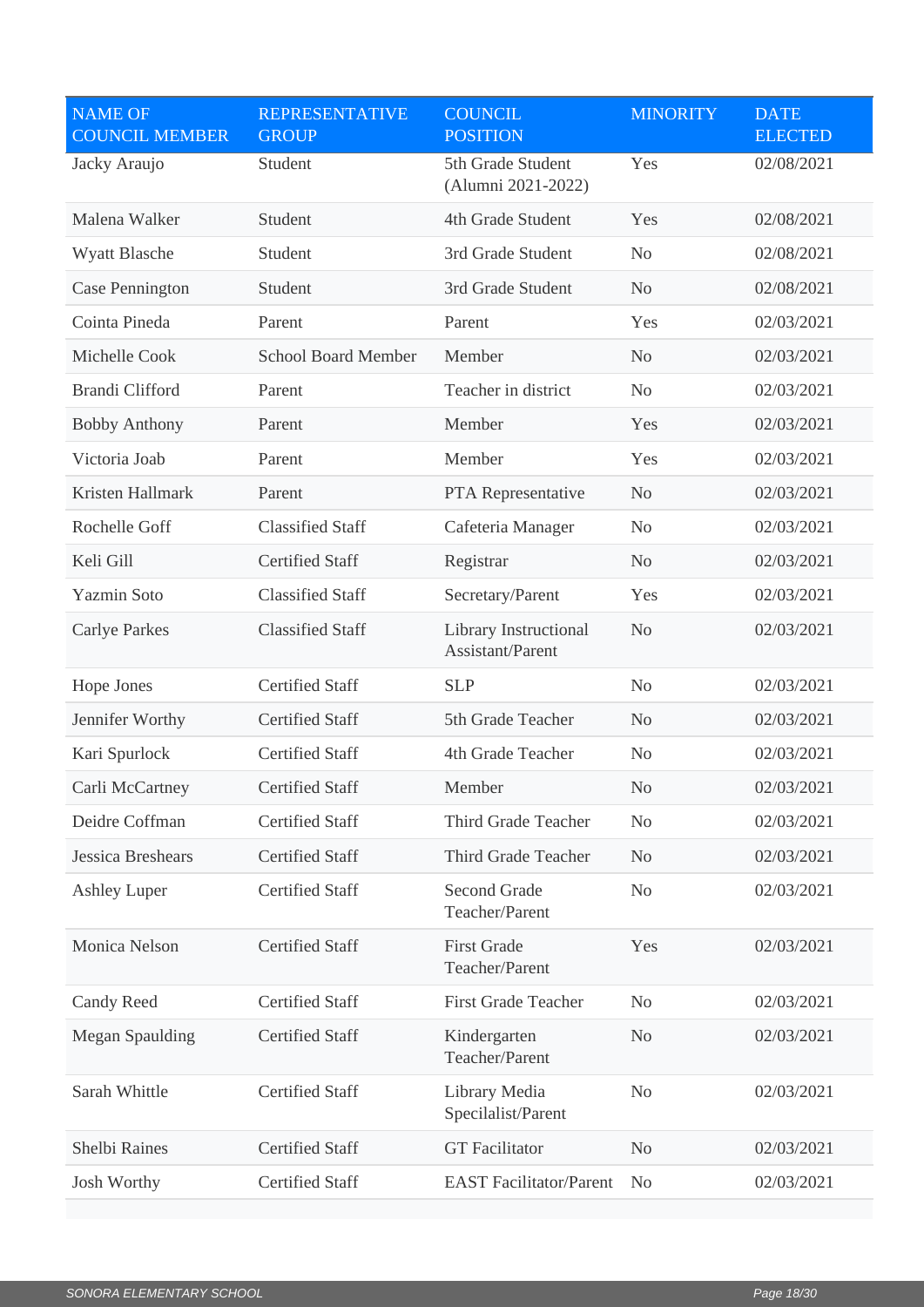| <b>NAME OF</b><br><b>COUNCIL MEMBER</b> | <b>REPRESENTATIVE</b><br><b>GROUP</b> | <b>COUNCIL</b><br><b>POSITION</b> | <b>MINORITY</b> | <b>DATE</b><br><b>ELECTED</b> |
|-----------------------------------------|---------------------------------------|-----------------------------------|-----------------|-------------------------------|
| Janelle Harp                            | Certified Staff                       | Counselor                         | N <sub>0</sub>  | 02/03/2021                    |
| <b>Lindsay Hennarichs</b>               | School Adminstrator                   | Member                            | N <sub>0</sub>  | 02/03/2021                    |
| Dr. Regina R. Stewman                   | Principal                             | Member                            | N <sub>0</sub>  | 02/03/2021                    |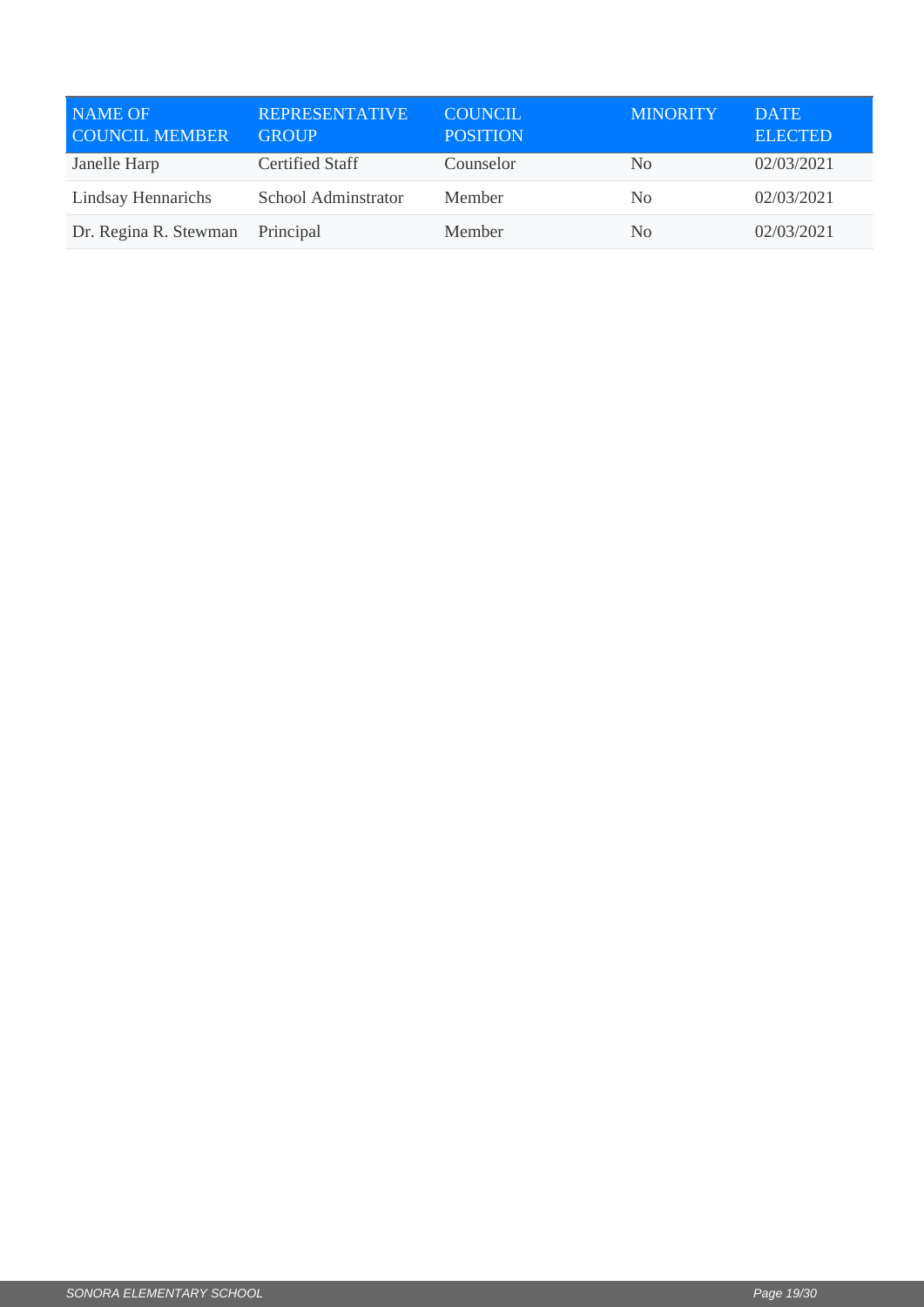## <span id="page-19-0"></span>**SECTION 5: VISION AND MISSION**

 **Why?** Vision and Mission provides a common purpose and clear direction connected to the innovation goals for all stakeholders and inspires the learning community to unite toward a future of learning that motivates EVERYONE to achieve at their fullest potential.

**What?** The school's Vision and Mission will align to the school goals and innovation plan.

**How?** Timeline of work

Please indicate if your vision and mission are: Completely revised

### **THE SCHOOL'S VISION STATEMENT**

April 15, 2021 Vision Statement Revised:

The vision of Sonora Elementary School is to provide a future of opportunities in a rapidly changing world through an inclusive environment that: ensures children learn essential standards, encourages ALL to persevere when faced with challenges, and empowers students through choice and voice. To live this reality we believe that the most promising strategy is to develop our capacity to be a professional learning community. We envision a school in which staff:

- Unite to achieve a common purpose.
- Work interdependently in collaborative teams.
- Demonstrate a personal commitment to the academic success and general well-being of each student.

### **THE SCHOOL'S MISSION STATEMENT**

April 1, 2021 Mission Statement Revised:

Sonora Elementary's mission is to provide a safe community where high levels of learning are ensured for ALL.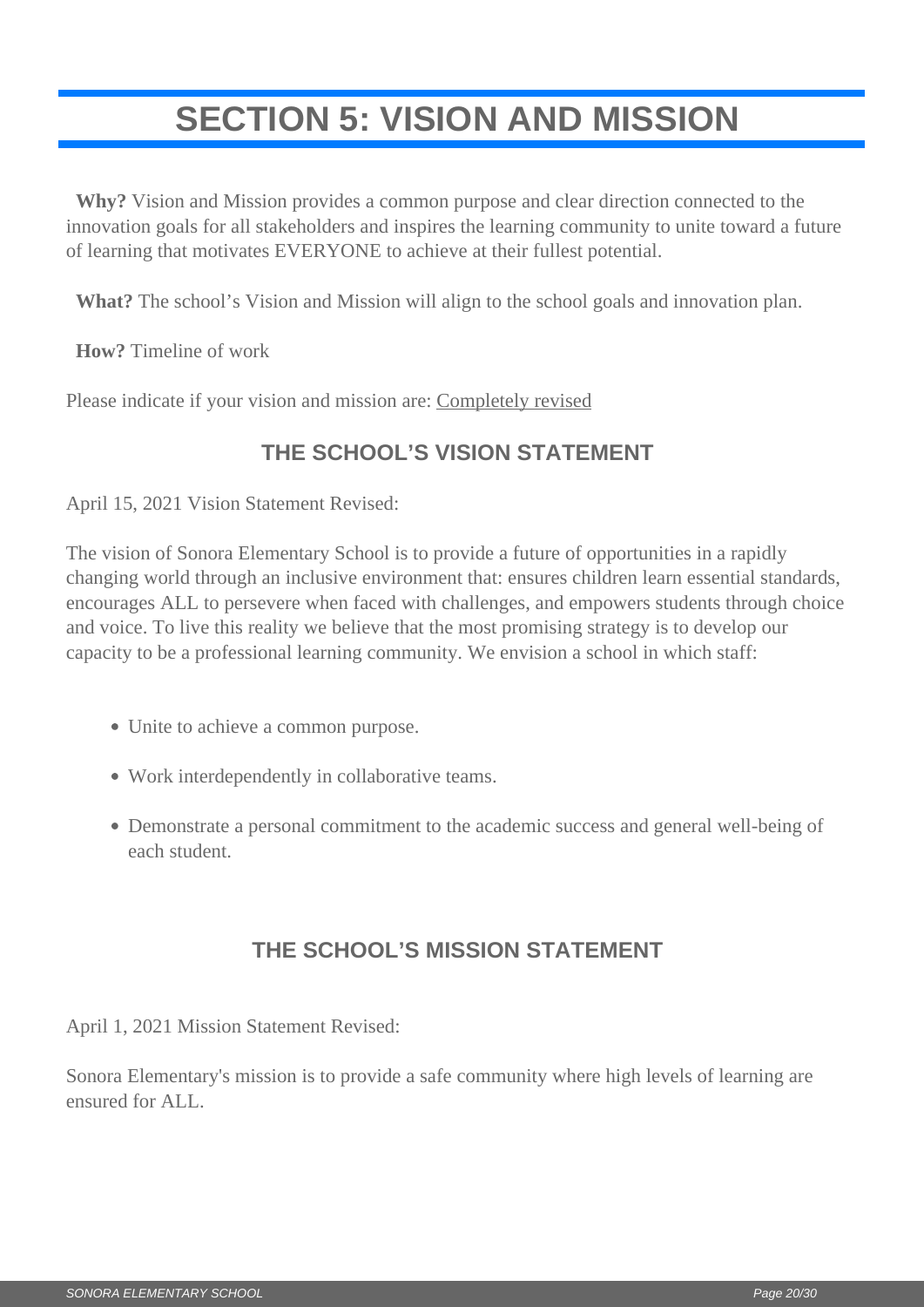## **SECTION 5: TIMELINE OF WORK**

| <b>DATE</b> | <b>VISION &amp; MISSION WORK</b>                                                                                                                                                                                                                                                                                                                                                                                                                                                                                                                                                                                                                                                                                                                                                                                            | <b>STAKEHOLDERS INVOLVED</b>                                                                                                                |
|-------------|-----------------------------------------------------------------------------------------------------------------------------------------------------------------------------------------------------------------------------------------------------------------------------------------------------------------------------------------------------------------------------------------------------------------------------------------------------------------------------------------------------------------------------------------------------------------------------------------------------------------------------------------------------------------------------------------------------------------------------------------------------------------------------------------------------------------------------|---------------------------------------------------------------------------------------------------------------------------------------------|
| 04/15/2021  | Guiding Coalition finishes incorporating all voices in the<br>revised vision statement to approve the final revision.                                                                                                                                                                                                                                                                                                                                                                                                                                                                                                                                                                                                                                                                                                       | <b>Guiding Coalition</b>                                                                                                                    |
| 04/07/2021  | Certified, Classified and parents worked together to<br>celebrate our new shared mission statement and envision the<br>future we can create if our mission statement is lived.                                                                                                                                                                                                                                                                                                                                                                                                                                                                                                                                                                                                                                              | Certified Staff, Classified Staff,<br>Parents, Administration                                                                               |
| 04/01/2021  | The Guiding Coalition met to compile the mission<br>statements from all stakeholders.                                                                                                                                                                                                                                                                                                                                                                                                                                                                                                                                                                                                                                                                                                                                       | Guiding Coalition (grade level<br>and administration<br>representation)                                                                     |
| 03/19/2021  | Over the next 2-3 weeks, grade and content level PLCs are<br>meeting to revisit the mission of Sonora. We will follow<br>with vision and collective commitments before June 2021.                                                                                                                                                                                                                                                                                                                                                                                                                                                                                                                                                                                                                                           | Certified, Classified, Parents, &<br><b>Students</b>                                                                                        |
| 08/22/2018  | Started the school year with a revisit of vision/mission to<br>based on the concept: 'A school without a common vision is<br>a school without purpose.' Used the work with Teachers<br>College and the Reading and Writing Units of Study as our<br>foundation.                                                                                                                                                                                                                                                                                                                                                                                                                                                                                                                                                             | Staff, student leadership team<br>(during the school year), 6<br>parents                                                                    |
| 08/11/2014  | Purpose: To create a foundation to implement/monitor PLC<br>process to ensure increased student achievement. To build<br>our building culture. Desired Outcomes: By the end of the<br>day, we will have: Reviewed our vision/mission. Revisited<br>and updated our core beliefs. Determined "What is "tight"<br>at Sonora. Come to a deeper, foundational understanding of<br>PLCs. Developed grade level norms for PLCs                                                                                                                                                                                                                                                                                                                                                                                                    | Staff, continued work with<br>student leadership team during<br>throughout the year, community<br>stakeholders were invited, PTA<br>Members |
| 09/01/2011  | In order to create and extend a kid friendly (K-5th grade)<br>focus of the vision and mission, our staff, with the help of<br>students, created a school mantra that is posted in the<br>cafeteria. The entire school community cites the mantra<br>daily on the morning announcements, at each monthly<br>character education assemblies, and any other gathering we<br>have at Sonora. The mantra states: I am a scholar. I will<br>succeed today. I will make strong choices with my body and<br>voice. I will use my imagination. I will concentrate and<br>cooperate. I am a scholar. Since school has started, grade<br>levels have posted pictures and student writing in the<br>hallway displaying the student perspective of our shared<br>vision and mission, which is discussed and posted in each<br>classroom. | K-5th students, staff, parents                                                                                                              |
| 08/10/2011  | After the meeting with the entire school community and<br>stakeholders, the staff began the year with another deep dive Families                                                                                                                                                                                                                                                                                                                                                                                                                                                                                                                                                                                                                                                                                            | Certified/Classified Staff Sonora                                                                                                           |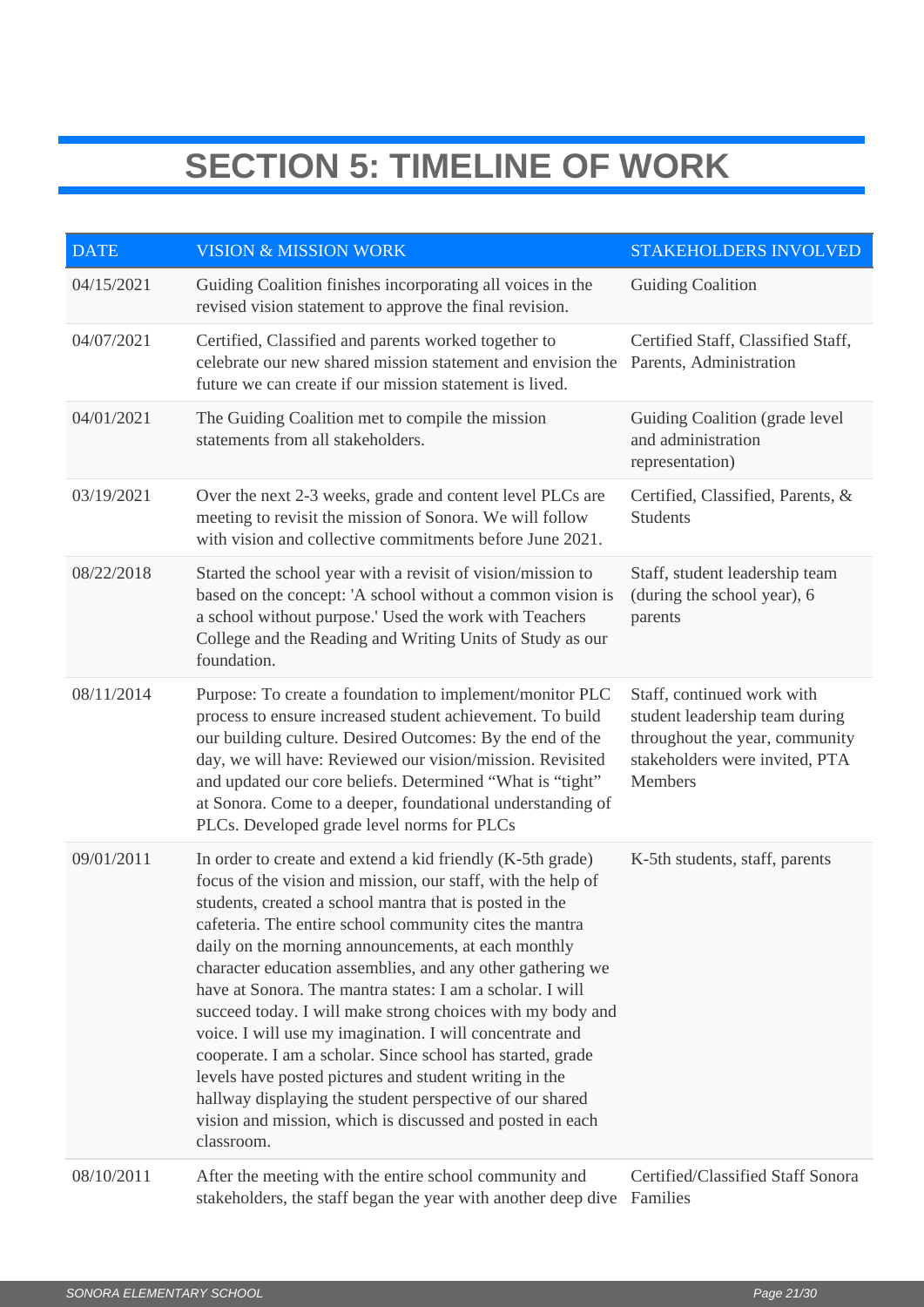| <b>DATE</b> | <b>VISION &amp; MISSION WORK</b>                                                                                                                                                                                                                                                                                                                                                                                                                                                                                                                                                                                                                                                                                                                                                                                                                                                                                                                                                                                                                                                                                                                                                                                                                                       | <b>STAKEHOLDERS INVOLVED</b>                                                                                                                                          |
|-------------|------------------------------------------------------------------------------------------------------------------------------------------------------------------------------------------------------------------------------------------------------------------------------------------------------------------------------------------------------------------------------------------------------------------------------------------------------------------------------------------------------------------------------------------------------------------------------------------------------------------------------------------------------------------------------------------------------------------------------------------------------------------------------------------------------------------------------------------------------------------------------------------------------------------------------------------------------------------------------------------------------------------------------------------------------------------------------------------------------------------------------------------------------------------------------------------------------------------------------------------------------------------------|-----------------------------------------------------------------------------------------------------------------------------------------------------------------------|
|             | into what we had all created together. We addressed what<br>the vision/mission would look and sound like as well as<br>what the children would be able to do when they left<br>Sonora. We focused everything on branding our vision and<br>mission, especially since we had new staff members whom<br>had not been present when our vision was created. We gave<br>the staff small gifts, with tags attached with our vision. At a<br>professional development session on the integration of arts,<br>we asked the staff and visiting parents to create tableaus, a<br>representation of "innovate to educate" by grade level<br>groups of staff, of our vision and mission. The leadership<br>team also created visuals to post on tables during in-service<br>times and in the lounge. At this time, the staff created the<br>core beliefs based on the branding of our vision and<br>mission. The staff worked in groups to write core beliefs by<br>use of the snowball activity, which had small groups<br>combine ideas with other small groups until the entire<br>faculty had all ideas represented though a shared effort. It<br>was intentional activities used with stakeholders modeled<br>effective strategies I expected staff to use with the students. |                                                                                                                                                                       |
| 05/18/2011  | Sonora Elementary invited all stakeholders to come together<br>to create the vision and mission Sonora. All voices were<br>heard through several interactive activities including an all<br>on the wall. Documentation from this meeting was then<br>shared on social media for Sonora and the two feeder<br>schools for parents who could not attend to give input. We<br>still have all photos, documents, and data from these<br>meetings. This was the basis of our vison and mission.                                                                                                                                                                                                                                                                                                                                                                                                                                                                                                                                                                                                                                                                                                                                                                             | Certified/Classified Staff, Parents<br>from feeder attendance areas,<br>Community Members, District<br>Administration, Community<br><b>Business Leaders, Students</b> |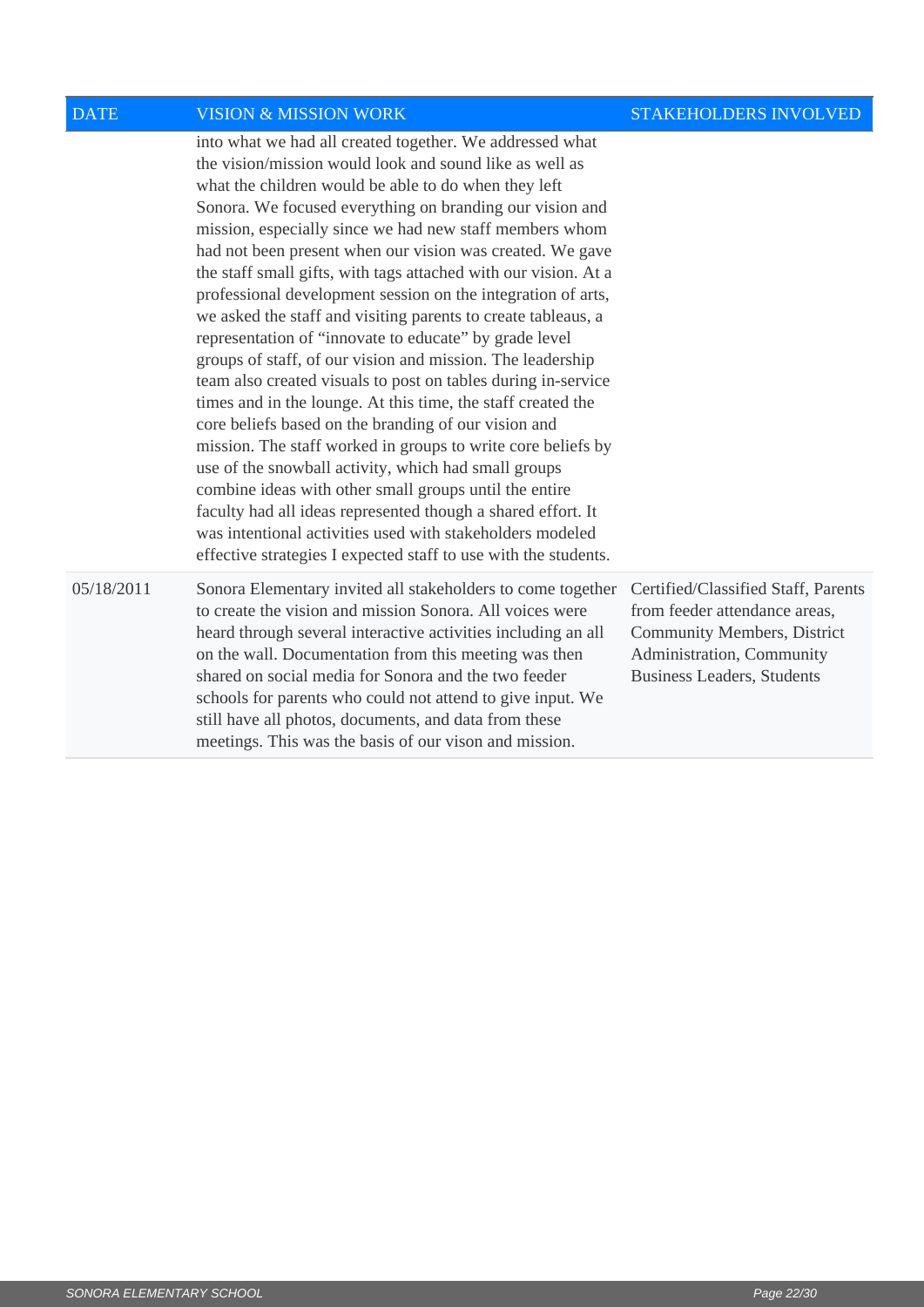## <span id="page-22-0"></span>**SECTION 6: GOALS AND ANTICIPATED OUTCOMES**

### **GOALS AND PERFORMANCE TARGETS**

#### Goal 1

Through ongoing partnerships, job-embedded professional development, and increased student agency/goal setting, Sonora Elementary will see an increase in the percentage of K-5th grade students making or exceeding one year's growth in literacy as measured by: Lexia Core 5 and Benchmark Assessment System (BAS). Additional data will be used for ongoing progress monitoring: Phonological Awareness Screening Test (PAST), Quick Phonics Assessment (QPA). Summative data to be used will be: School Value-Added Score (ESSA), maintaining a score of 80 and above; at least 5% annual growth of 3rd-5th students reading on grade level on ACT Aspire  $(2019 = 38.93)$ .

#### Goal 2

Increase student agency by creating a building/classroom environment that fosters independent learners who own their learning as measured by Panorama Education on the indicators of grit, self-efficacy, and growth mindset in 3rd-5th grades. Baseline data from 2nd-5th grade students May 2021 shows: 48% scored favorably in grit; 46% scored favorably in social awareness; and 60% scored favorably in growth mindset. Compared to other elementary schools with more than 70th percentile in the Panoramic National Database, grit and social awareness both fall below the 10th percentile, while growth mindset falls at the 50th percentile of elementary schools.

#### Goal 3

Transform Sonora's culture and climate through the use of a trauma-informedSEL approach to fostering youths social-emotional development that will lead to transformative teaching and learning as measured by Panorama Education on indicators of social awareness & self-management in 3rd-5th grades. Baseline data from May 2021 shows: 58% of students scored favorably in self-management, which is below the 10th percentile of national average; 60% of students score favorable in social awareness, which is in the 10th percentile of schools in the Panoramic national database as compared with other elementary schools with more than 70% free/reduced lunch.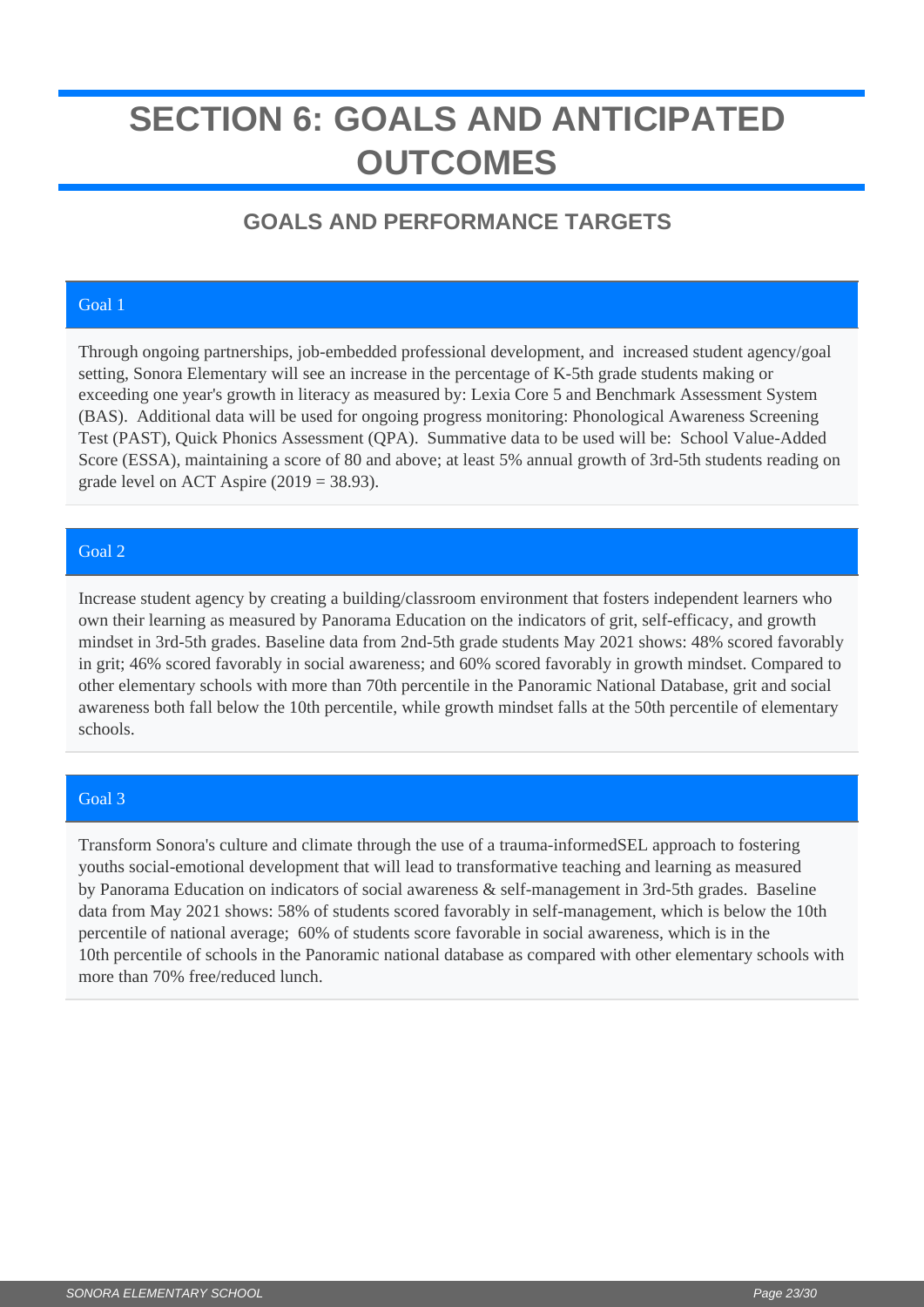## **SECTION 7.A: THEORY OF ACTION**

### <span id="page-23-0"></span>**THEORY OF ACTION TO ACHIEVE INNOVATION GOALS: INNOVATION PLAN**

 Please connect the theory of action to SOI goals and performance targets and waivers needed for implementation. The theory of action may align with more than one goal. It is essential to focus on a few key strategies that your school is committed to implementing to improve student learning outcomes.

| Goal 1, Goal 2                                               |                                                                                                                                                                                  |
|--------------------------------------------------------------|----------------------------------------------------------------------------------------------------------------------------------------------------------------------------------|
| Output/Actions<br>(innovation strategy)                      | If students set personal goals and track their own progress                                                                                                                      |
| <b>Expected Short Term</b><br>Outcome                        | Then students will improve their confidence and ownership in their personal<br>learning                                                                                          |
| <b>Interim Performance</b><br>Target with expected<br>change | this will result in better formative assessment results and student reflection which is<br>tied to growth in literacy                                                            |
| Data/Instrument                                              | Which will be measured by positive growth in NWEA Map Growth and ACT Aspire<br>interims for each student.                                                                        |
| Date<br>(by when)                                            | 05/13/2022                                                                                                                                                                       |
| Materials/Resources<br>needed                                | Time within the schedule to collaborate<br>Master Schedule that allows for every student to get Tier 1, Tier 2, and Tier 3<br>when/if needed.<br>Student created learning zones. |
| <b>Waiver Needed?</b>                                        | No                                                                                                                                                                               |

| Goal 2, Goa                             |                                                                                                                                                                             |
|-----------------------------------------|-----------------------------------------------------------------------------------------------------------------------------------------------------------------------------|
| Output/Actions<br>(innovation strategy) | If we utilize a flexible schedule (with less fragmentation and a time for<br>intervention/extension), a focus on social emotional learning, and academic<br>personalization |
| <b>Expected Short Term</b><br>Outcome   | then we will be able to positively impact each learners' academic and social needs                                                                                          |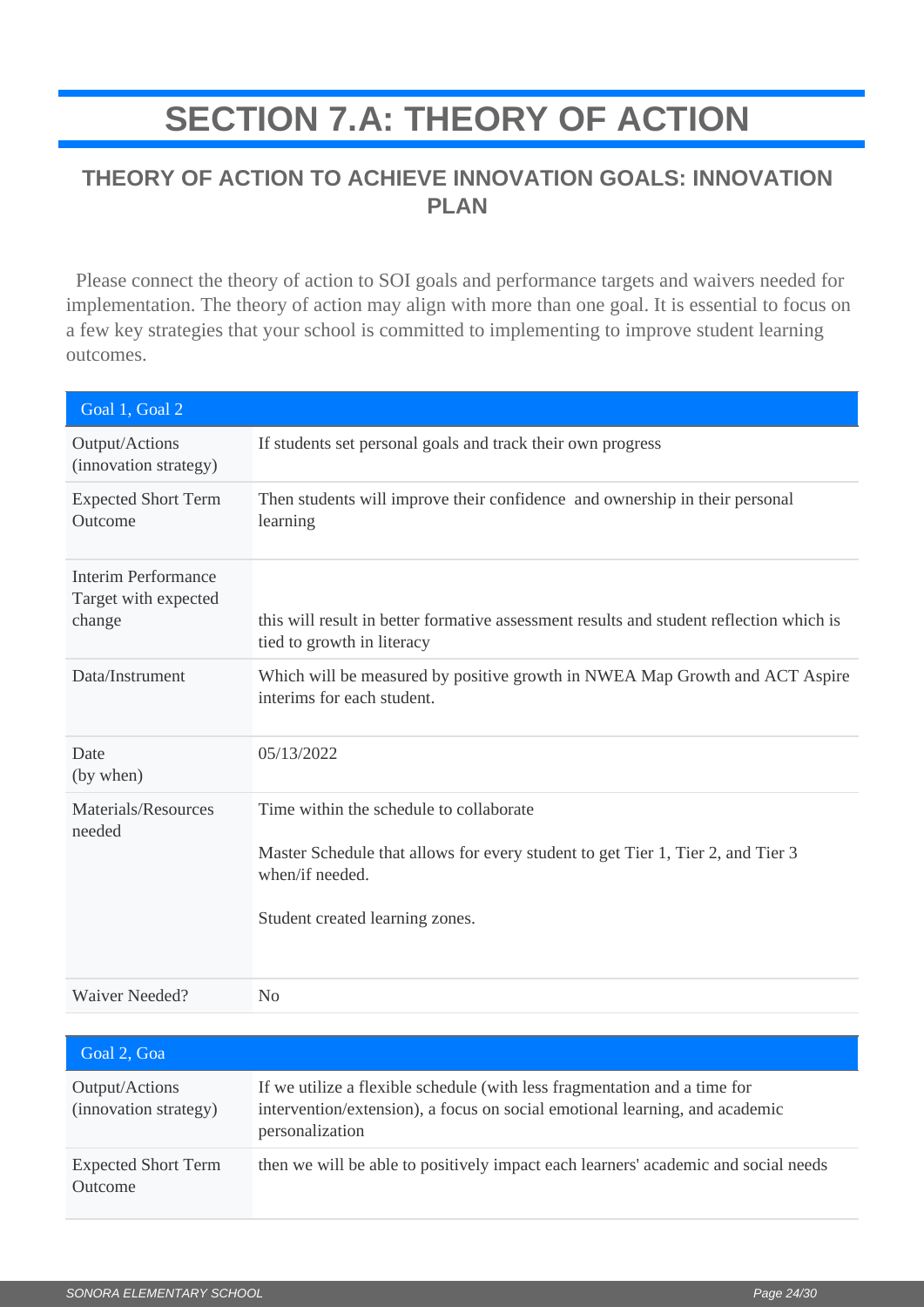| Interim Performance<br>Target with expected<br>change | and this will increase student engagement, student agency and student attendance                                                                                                                                                                                                                                          |
|-------------------------------------------------------|---------------------------------------------------------------------------------------------------------------------------------------------------------------------------------------------------------------------------------------------------------------------------------------------------------------------------|
| Data/Instrument                                       | which will be measured by attendance, Phonological Awareness Skills Test (PAST),<br>MAP scores, ACT Aspire, and Panorama Education (SEL Survey).                                                                                                                                                                          |
| Date<br>(by when)                                     | 06/05/2022                                                                                                                                                                                                                                                                                                                |
| Materials/Resources<br>needed                         | Schedule with flexibility, intervention/enrichment, remediation<br>Resources: Global PD (by Solution Tree), Learning by Doing (2016), Starting a<br>Movement (2015), It's About Time (2014)<br>Partnerships: Northwest Arkansas Educational Service Cooperative (NWAESC),<br>and Springdale Public Schools ESL Department |
| Waiver Needed?                                        | N <sub>0</sub>                                                                                                                                                                                                                                                                                                            |

| Goal 2                                                |                                                                                                                                                                                                             |
|-------------------------------------------------------|-------------------------------------------------------------------------------------------------------------------------------------------------------------------------------------------------------------|
| Output/Actions<br>(innovation strategy)               | If we introduce the Learning Pit to teachers/students and explicitly teach the<br>executive skills (planning, organizing, self-control, task initiation perseverance,<br>flexible thinking, working memory) |
| <b>Expected Short Term</b><br>Outcome                 | then students will determine which skills they need to get out of the learning pit                                                                                                                          |
| Interim Performance<br>Target with expected<br>change | and this will increase student ownership and efficacy                                                                                                                                                       |
| Data/Instrument                                       | which will be measured by Panoramic on the indicators of grit, self-efficacy, and<br>growth mindset.                                                                                                        |
| Date<br>(by when)                                     | 13/05/2022                                                                                                                                                                                                  |
| Materials/Resources<br>needed                         | Panorama Education online Survey<br>Learning Pit (professional books for teachers) $\&$ sample lessons                                                                                                      |
| Waiver Needed?                                        | No                                                                                                                                                                                                          |

| Goal 1, Goal 2                                        |                                                                                    |
|-------------------------------------------------------|------------------------------------------------------------------------------------|
| Output/Actions<br>(innovation strategy)               | If we provide multiple opportunities for extension to include student voice/choice |
| <b>Expected Short Term</b><br>Outcome                 | then students will be able to take ownership of their learning                     |
| Interim Performance<br>Target with expected<br>change | and this will increase student ownership and self-efficacy                         |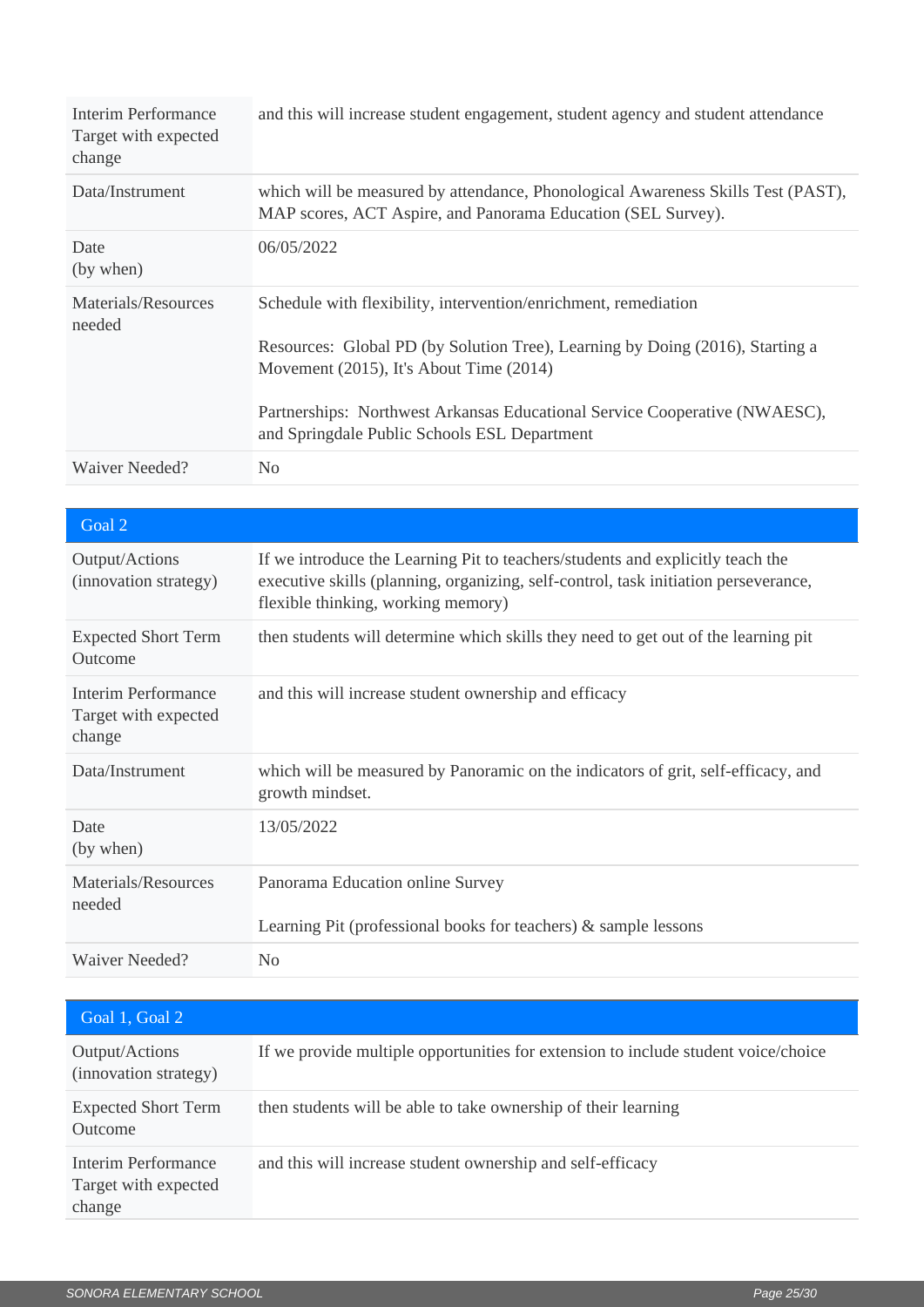| Data/Instrument               | which will be measured by Panoramic Education on the components of grit, growth<br>mindset, and student self-efficacy. |
|-------------------------------|------------------------------------------------------------------------------------------------------------------------|
| Date<br>(by when)             | 06/05/2022                                                                                                             |
| Materials/Resources<br>needed | Panoramic Education (Survey)<br>Tract                                                                                  |
| Waiver Needed?                | No.                                                                                                                    |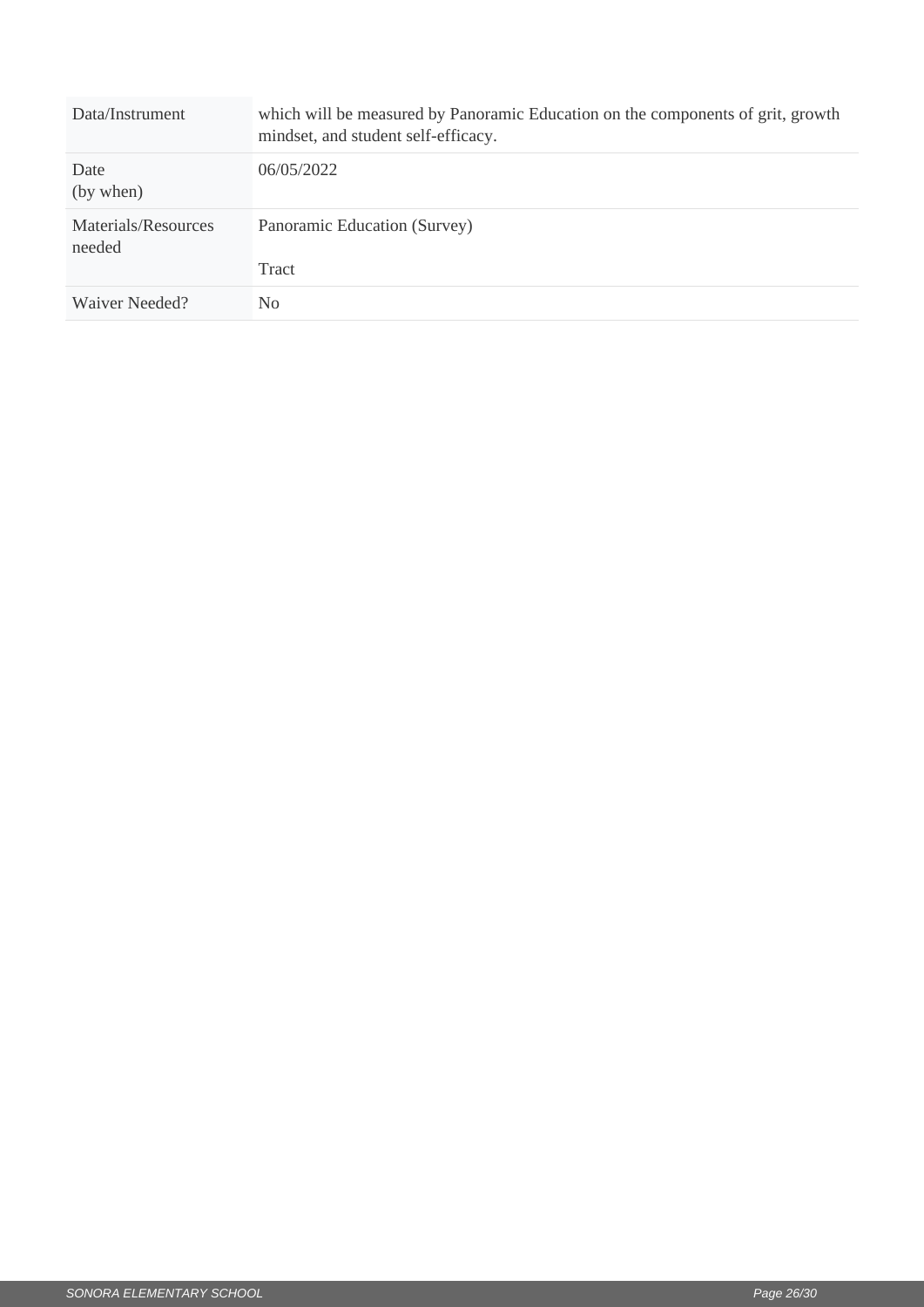## <span id="page-26-0"></span>**SECTION 7.B WAIVERS NEEDED TO IMPLEMENT OR SUPPORT THE PLAN OF INNOVATION**

**WAIVERS SOUGHT**

No Data Entered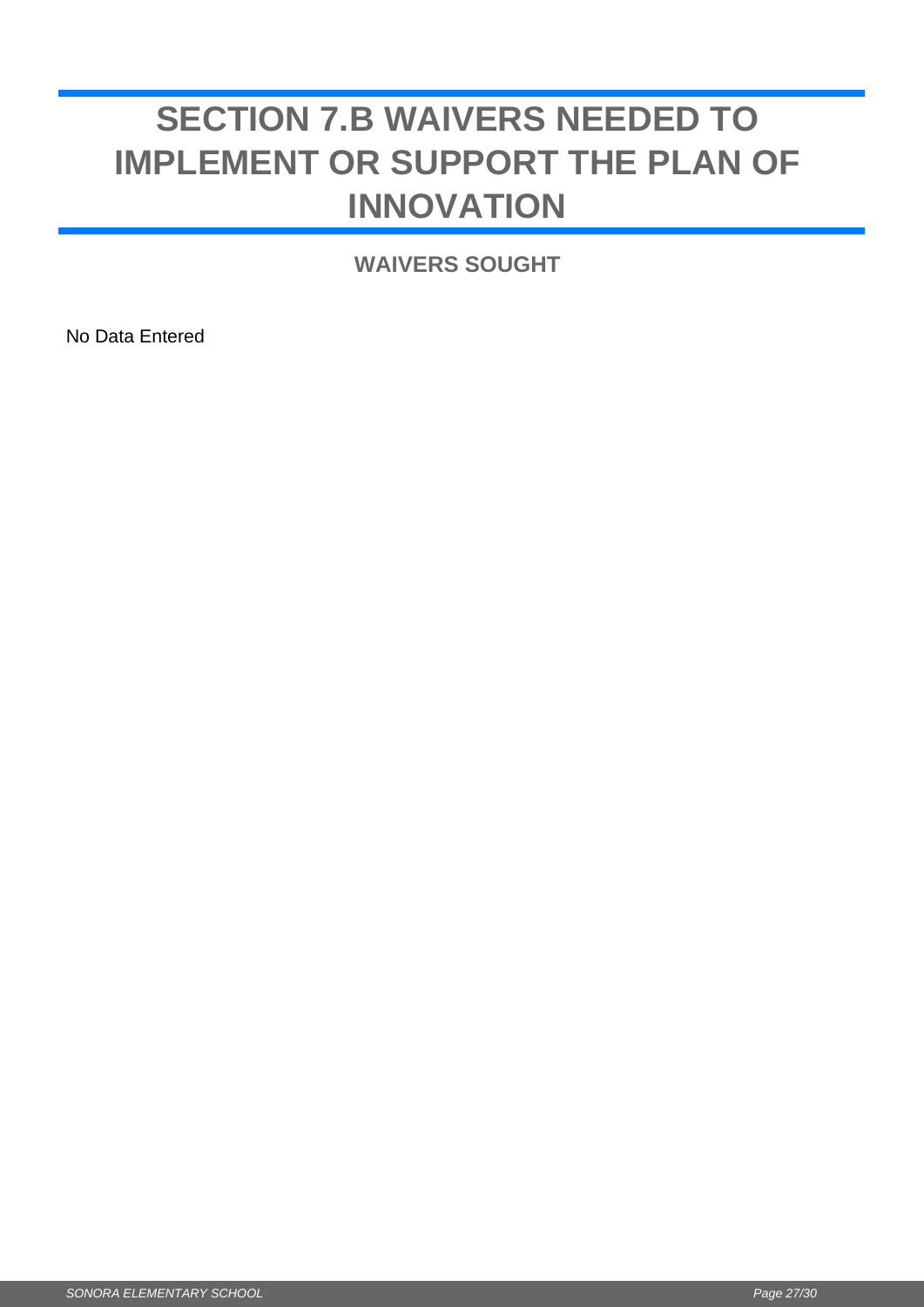## **SECTION 8: ELECTION RESULTS**

<span id="page-27-0"></span>At least sixty percent (60%) of the eligible employees must vote in support of the school's application to become a school of innovation before the school of innovation application may be submitted to the school board of directors for approval.

| <b>ELECTION RESULTS</b>                             |               |
|-----------------------------------------------------|---------------|
| Number of Licensed and Classified Staff             | 46            |
| Number of Staff who voted                           | 42 $(91.3\%)$ |
| Number of Staff who voted for the proposed Plan     | 41 (89.13%)   |
| Number of Staff who voted against the proposed plan | 1(2.17%)      |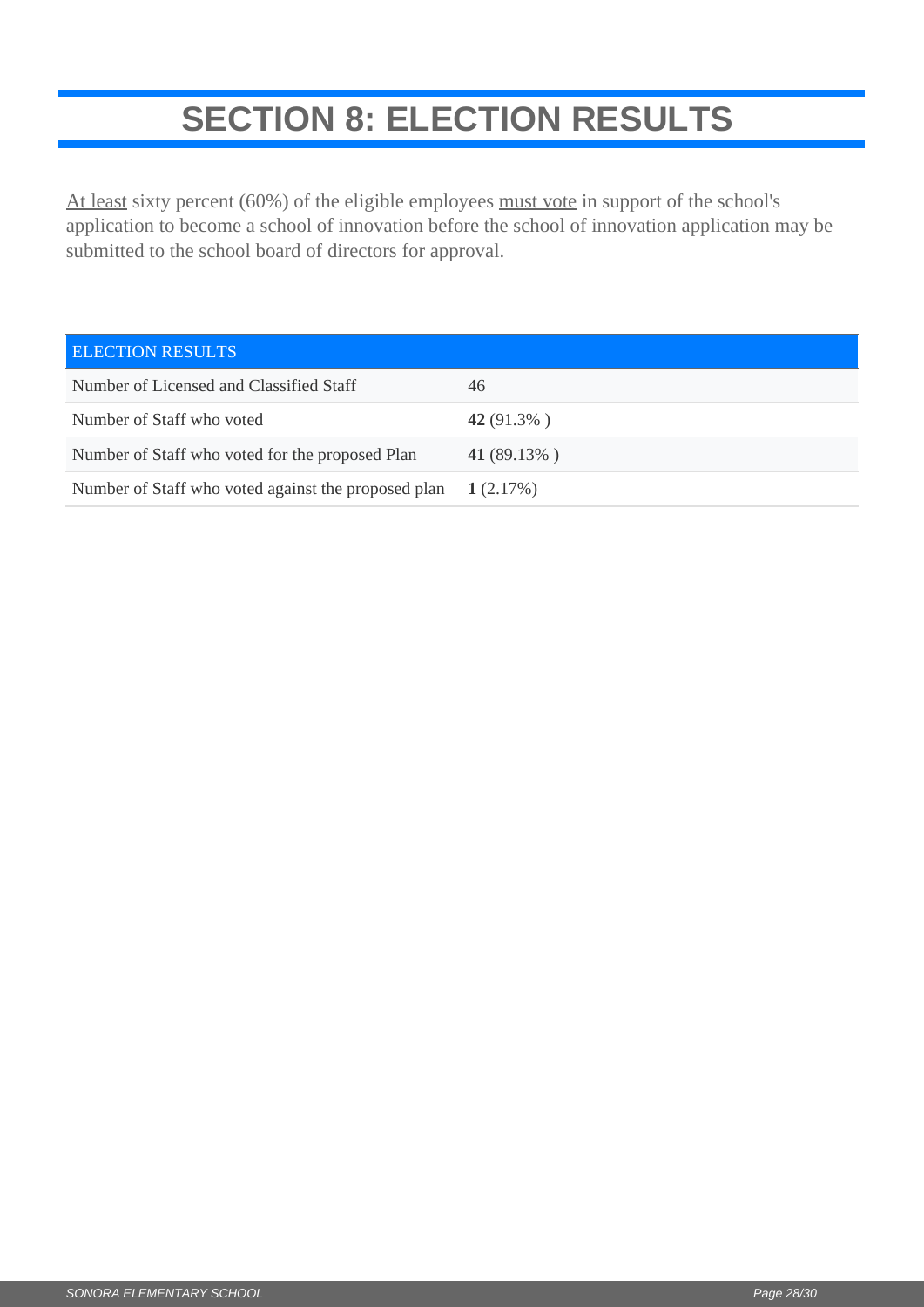## <span id="page-28-0"></span>**SECTION 9: PROFESSIONAL DEVELOPMENT SCOPE**

### **PROFESSIONAL DEVELOPMENT PLAN FOR INNOVATION IMPLEMENTATION**

 The purpose of the proposed professional development planning is to ensure staff has the capacity for the changes proposed in the innovation plan. Complete the following chart that outlines and describes specific professional development strategies used to prepare faculty and staff for the proposed innovation. Enter the school year for your proposed professional development.

#### **Year:** 2021-22

**Goals Supported by Strategy:** Goal 2, Goal 3

#### **Innovation Strategy:**

If we utilize a flexible schedule (with less fragmentation and a time for intervention/enrichment, a focus on social emotional learning, and academic personalization then we will be able to positively impact each learners' academic and social needs and this will increase student engagement/agency and student attendance.

**Spring 2021:** 

Leadership Book Study: Learning by Doing, 2016

Solution Tree Webinars provided by DESE - teacher representatives

PLC 4 pillars

#### **Summer/Fall 2021:**

Conscious Discipline Training (10 sessions) to begin in May and completed in September - all staff.

Staff Book Study: Learning by Doing, 2016 (Focus on creating a true professional learning community with increased and deepened collaboration in and across grade levels)

#### **Spring 2022:**

Staff Book Study: Empower, 2017

| DATE | WHAT | <b>PURPOSE</b> | <b>TARGET AUDIENCE</b> |
|------|------|----------------|------------------------|
|      |      | (Why?)         | (Who?)                 |